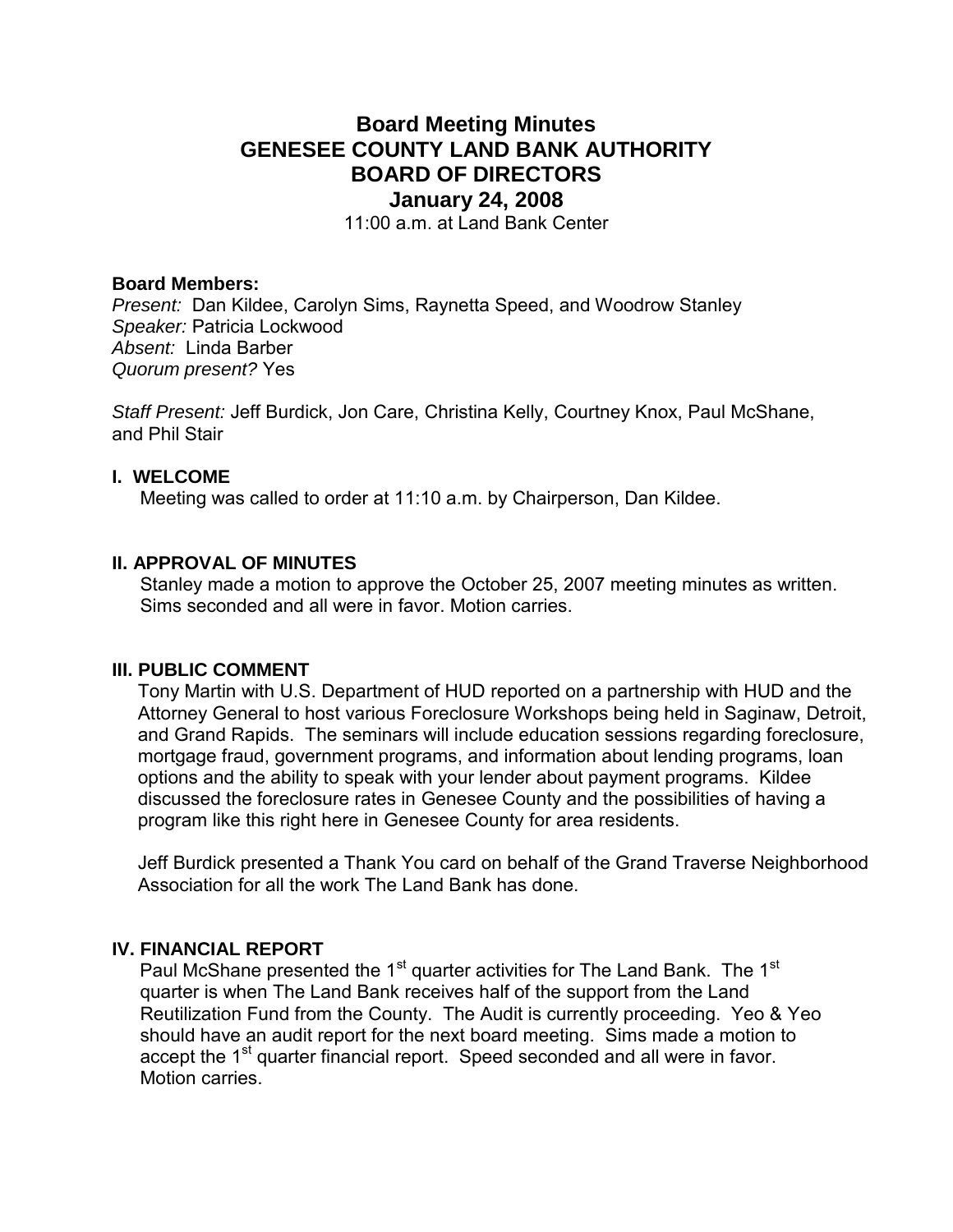## **V. OLD BUSINESS**

## **A. Update on Durant**

Kildee reported that The Land Bank is currently raising funds for the project. Demolition and abatement drawings are in the works. Demolition is set to start in March and construction by June.

## **B. Update on Berridge Hotel**

Kildee reported that construction is underway. The abatement has been completed and demolition should be completed by the end of the week.

## **C. Update on Stone Street**

Kildee reported that construction will begin next week. The delay is due to engineering with the water and sewer access.

## **D. Update on Brownfield Plan**

The County Treasurer is currently looking at Brownfield sales to make sure the tax revenue is being spread appropriately. The Land Bank is also renegotiating the demolition contract with The City as part of a comprehensive renegotiation between The City & the Land Bank.

## **E. Update by Board of Advisors**

The Board of Advisors will discuss out of state property interest applicants at their next meeting. The board also discussed different options to show their appreciation for the current serving Board of Advisor members.

## **F. Update on Genesee Business Center**

The Land Bank has received a grant through the Mott Foundation to cover last years operating costs. The Land Bank recently signed a 13 month lease with an option to buy with Dr. Shah, a neurosurgeon. Dr. Shah is looking at developing the building into an institute of neurosurgery.

## **VI. NEW BUSINESS**

## **A. Election of Officers**

President-Dan Kildee Treasurer-Woodrow Stanley Vice President-Raynetta Speed Secretary-Patricia Lockwood Stanley made a motion to keep all positions the same. Sims seconded and all were in favor. Motion carries.

## **B. Sales Report**

## **1. Sales**

Phil Stair presented the sales report. Jon Care mentioned with the current market changes The Land Bank is moving more towards land contract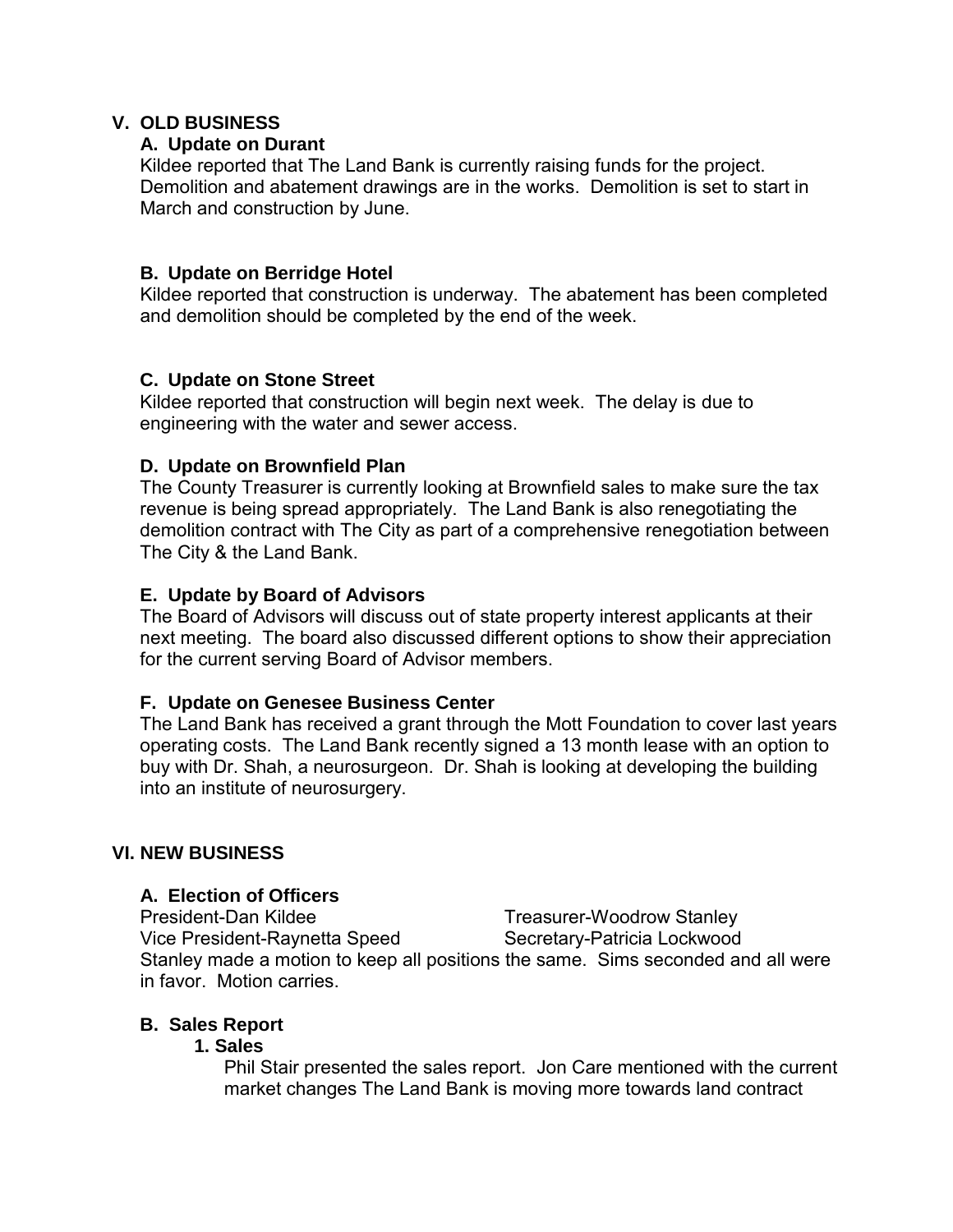sales. Jon also discussed the Land Contract process and the way The Land Bank recognizes land contract revenue. In the future The Land Bank will provide a report showing land contract activity. Stanley made a motion to accept the sales report. Lockwood seconded and all were in favor Motion carries

#### **2. Multi-Lot Purchase**

**a.** Mr. Reynold Swilley submitted applications to acquire four properties located near his building. The purpose of his purchase is to keep the parcels clear of trash and properly maintain them. Parcels 40-01-477-015, 40-01-477-031, 40-01-478-018, and 40-01- 478-019 are the properties Mr. Swilley would like to purchase. Sims made a motion to sell the properties to Mr. Swilley. Stanley seconded and all were in favor. Motion carries.

**b. Mr**. James C. Beaty Jr. has submitted applications to acquire six properties for the purpose of parking for the development of a Masonic Lodge. Some of the parcels are part of a multiple purchase that was approved at the last board meeting. That purchaser decided not to acquire all of the approved properties. The parcels Mr. Beaty is interested in include 47-31-184-011, 47- 31-184-012, 47-31-184-014, 47-31-184-028, 47-31-184-015 and 47-31-184-032. Speed made a motion to sell the properties to Mr. Beaty. Stanley seconded and all were in favor. Motion carries.

- **c.** Mr. Clarence Martin has submitted applications to acquire four lots on E. Mott Ave. from the Land Bank. Mr. Martin states that he would like to have a garden on the lots and perhaps build a new home there someday. Mr. Martin currently resides at 301 W. Pasadena Ave. all his taxes are currently paid. The area that he has chosen is not in any current development area and does not qualify as an adjacent side lot to any home owner. The parcels include 46-25-436-025, 46-25-436-026, 46-25-436- 028, and 46-25-436-031. Speed made a motion to sell the properties to Mr. Martin. Stanley seconded and all were in favor. Motion carries.
- **d.** Mr. Malcom Banks has requested to purchase 4 or more properties from the Land Bank. Phil & Mr. Banks went out and inspected several houses and came to term on the four properties. Mr. Banks has acquired on e property via Land Contract but has chosen to pursue other properties from those that we came to terms on. The properties are 2007 foreclosures which we have not yet had a chance to inspect and come to terms on. Phil is requesting that we table any action until such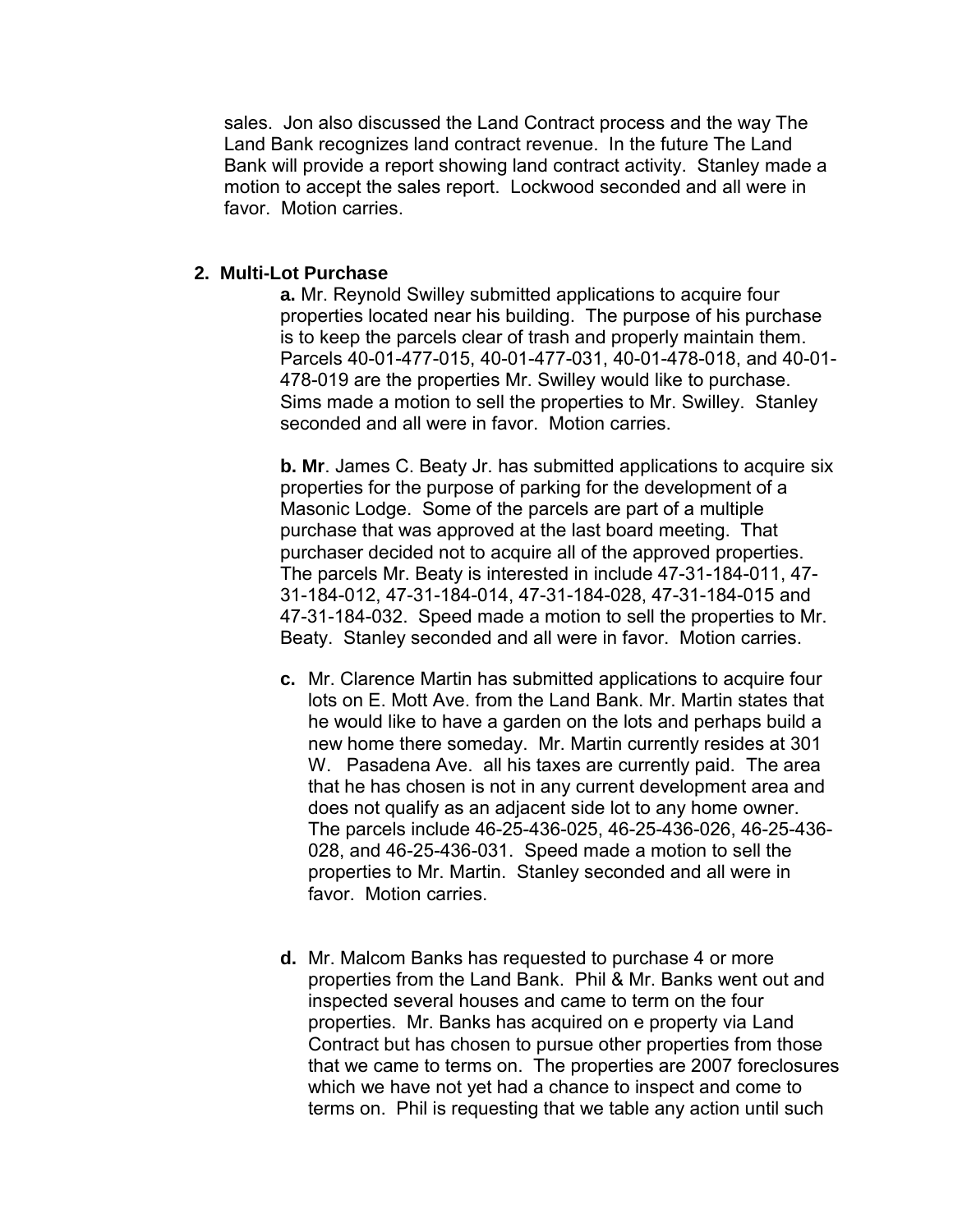time as we come to terms that can be presented to the board. Speed made motion to wait for his determination of properties. Stanley seconded and all were in favor. Motion carries.

## **3. Side Lot Land Fee**

Phil was requested to request the Board of Directors to authorize the increase of the base price of a qualified side lot be raised from \$1.00 to \$25.00 for new applications. This would bring the total cost of acquisition to \$64.00 with fees. Sims made a motion to increase the base price of a qualified side lot from \$1.00 to \$25.00 starting April 1, 2008. Stanley seconded all were in favor. Motion carries.

## **C. Current Year Board Meeting Schedule**

The Board meeting schedule will be moved from Thursday to Tuesdays for the current year. A hand out with the dates will be provided at the next board meeting.

## **VII. ADJOURN**

Meeting was adjourned at 12:05 p.m.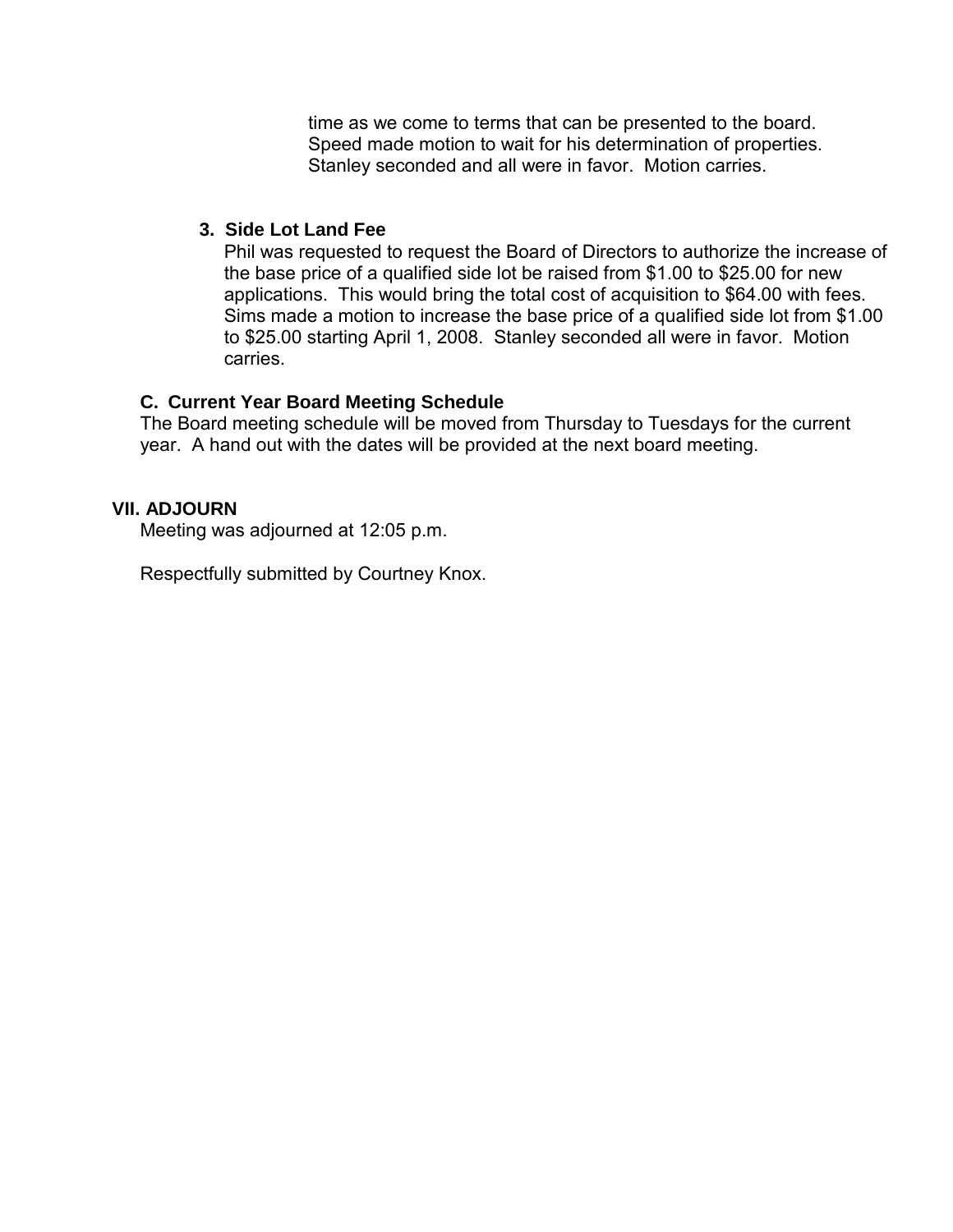## **Board Meeting Minutes GENESEE COUNTY LAND BANK AUTHORITY BOARD OF DIRECTORS April 17, 2008**

11:00 a.m. at Genesee County Administration Building

#### **Board Members:**

*Present:* Dan Kildee, Carolyn Sims, Paul Long, Raynetta Speed, and Woodrow Stanley *Absent:* Ted Henry, Patricia Lockwood *Quorum present?* Yes

*Staff Present:* Jeff Burdick, Jon Care, Courtney Knox, Paul McShane, and Phil Stair

## **I. WELCOME**

Meeting was called to order at 11:10 a.m. by Chairperson, Dan Kildee.

## **II. APPROVAL OF MINUTES**

Stanley made a motion to approve the January 24, 2008 meeting minutes as written. Long seconded and all were in favor. Motion carries.

#### **III. PUBLIC COMMENT**

Kate Fields, Executive Director of Greater Eastside Community Association, regarding a forfeiture notice regarding the property at 2802 Franklin Ave. asking the Genesee County Land Bank Authority to forgive the Land Contract between Genesee County Land Bank Authority and Greater Eastside or to come to an agreement in lieu of cash. Kildee recommends some type of non-monetary consideration and is open to discussion. Stanley recommends a mutually beneficial result between both parties that does not open a floodgate. Kildee discussed the number of land contracts the Land Bank does have and would like to maintain the integrity of these contracts and the process. Care would like to follow the recommendations of Stanley, Speed and Kildee and meet with Kate Fields to discuss an agreement between the two parties and report back to the Board at a following meeting.

Erin Caudell, Ruth Mott Foundation-Applewood, regarding the critical barriers to demonstration gardens and greening projects on vacant lots through the City of Flint and Genesee County. One of the critical barriers to the development of these projects is the infill being used after the demolition. Erin does understand that the Land Bank does contract with the City of Flint but consistently the infill used is of poor quality and contains concrete and glass. Sims thanked Erin and invited her to the City of Flint counsel meeting to make the same presentation. Burdick added that the side lot program and the adopt-a-lot program is encouraging gardening on these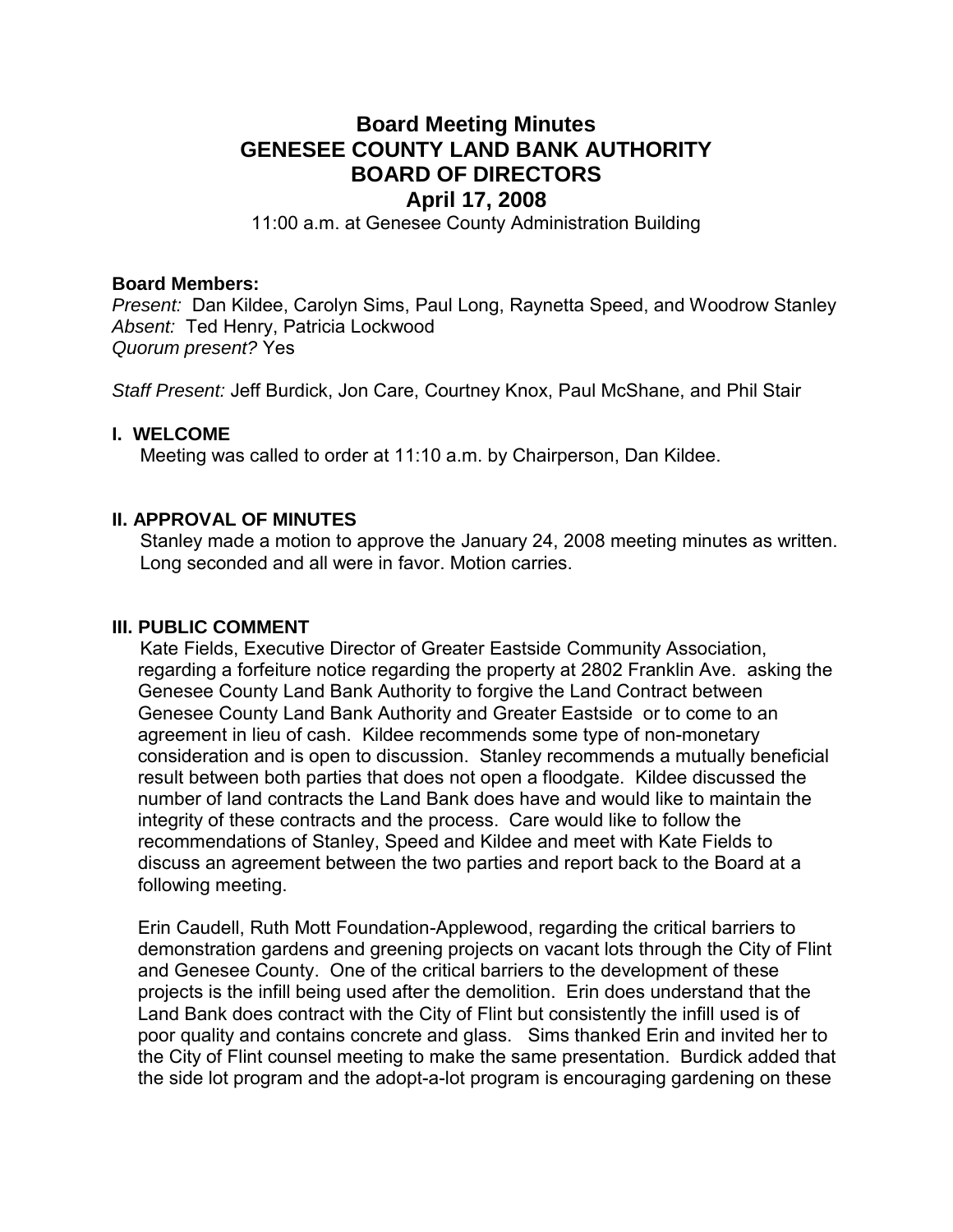vacant lots and it is discouraging because of the poor quality of infill used on some of these lots.

Adell Johnson of 6617 Belltree is here today as a concerned citizen and board member of Greater Eastside Community Foundation to show his support of Kate Fields and Greater Eastside. Greater Eastside is trying to combine every side of the City of Flint to work together. He is asking the board to work with Ms. Fields so that Greater Eastside will not go under for political reasons.

Jonathon Thompson, of 2005 Bagley St., regarding the property on West Tobias Rd. parcel ID 18-24-100-066. Jonathon stated that a neighbor is claiming that the site is not usable. Jonathon has documentation from Vienna Township stating that the property is buildable with proper permits. Jonathon is questioning what is going on with the property and does the neighbor have legitimate concerns. Kildee commented that the Land Bank has property with multiple interests. Kildee commented that we do want to pursue Jonathon's offer. Stair stated that this property was acquired a few years ago and the Land Bank had two parcels combined to for approximately 8 acres. The neighbor tried to tell the Land Bank it was of no value and made offers that were below the value of the property. Stair stated that Jonathon is a legitimate buyer and he would like to put the property into productive use. Care stated that he would contact the neighbor and let him know there is a legitimate offer. Care would like to let the neighbor make a counter offer now that we have a legitimate offer. Kildee stated that purchase price is not the sole consideration that all else being equal The Land Bank needs to sell these properties at something approximating their value. Kildee also stated that the first offer doesn't necessarily get you any special consideration, if the offer does not add value to the property and we have another offer that is in line with the value.

Tony Martin with U.S. Department of HUD reported that April is Fair Housing Month and the Greater Flint Area is celebrating with a conference at Sarvis Conference Center on April  $26<sup>th</sup>$ , 2008 from 8:30 a.m. to 2:00 p.m. Tony also stated that the \$1.00 housing is temporarily suspended. They are looking to make this work and are currently reviewing and tweaking the program. All HUD property sales are temporarily suspended. There is over 400 HUD foreclosures in Genesee County.

## **IV. FINANCIAL REPORT**

Paul McShane presented the September 30, 2007 Audit Report submitted by Yeo & Yeo. Stanley made a motion to accept the September 30, 2007 audit report. Speed seconded and all were in favor. Motion carries.

## **V. OLD BUSINESS**

## **A. Update on Durant**

Kildee reported that The Land Bank is at the point of closing on fund development. Bids for interior demolation are out. Kildee had some meetings with the private development entity and some of our local building trade folks. We need to continue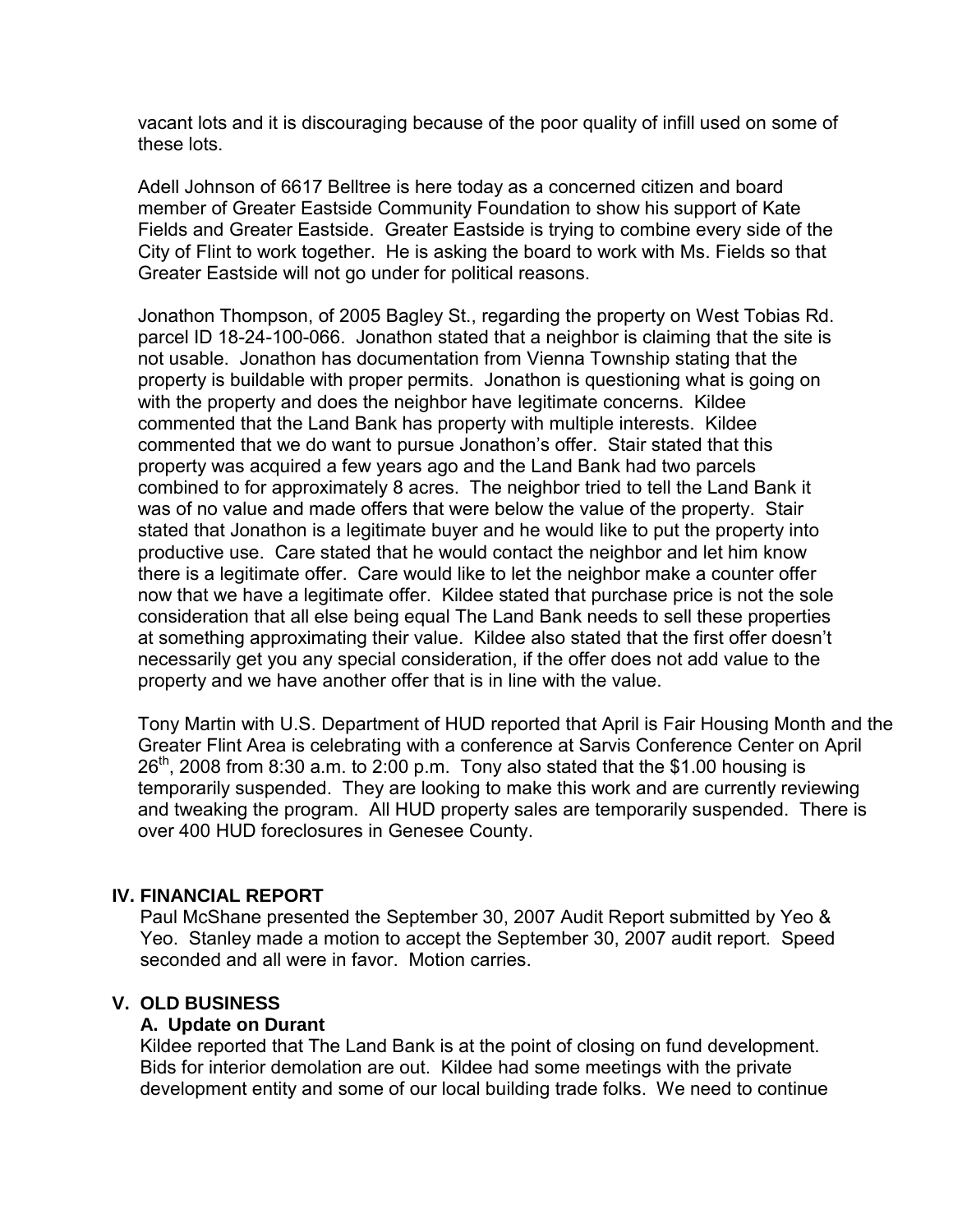to have some discussion regarding local and minority contractors to ensure that we are connecting them with as many people to receive bids as possible. The project is moving forward.

## **B. Update on Berridge Hotel**

Kildee reported that construction is underway. Most of the demolition is completed. The electrical is under construction now and the rough carpentry has started.

## **C. Update on Stone Street**

Kildee reported that during construction the contractors did come across some Native American remains, an anthropologist has been selected to over see the project so that if further remains are discovered they can be property disposed of. The Su Tribe of the Chippewa Indians of Saginaw are involved in the oversee of the project. The project was delayed six weeks because of lay offs at the City of Flint.

## **D. Update on Genesee Business Center**

The Land Bank has entered into an agreement with Dr. Shaw of IINN (International Institute of Neuroscience and Neurosurgery). We have signed a thirteen month lease and have entered into negotiations of a lease-purchase agreement. GM had been providing security services for the center. The Land Bank is now responsible for paying for the security services. The Land Bank did select the lowest bidder, LaGuardia. The Land Bank has completed the appraisals of the Genesee Business Center including the former Delphi World Headquarters. The Genesee Business Center has expanded the space Rowe is using and signed a lease with a new tenant Printer Depot.

## **E. Update on Broker/Manager RFP**

Care discussed a request for proposal for the Land Bank to bid for a Real Estate broker/brokers to help specific Land Bank Properties. The Land Bank would like to market through FAAR and participate in the Multiple Listing Services. The Land Bank wants to deal with a listing agent that is familiar with the market that the Land Bank handles. The notice will be sent out through FAAR and all of their participating brokers and agents. Care is working to parallel with Genesee County purchasing department. Speed made a motion to direct Jon to proceed on the Broker/Manager RFP. Long seconded and all were in favor. Motion carries.

## **F. Update by Board of Advisors**

The Land Bank Board of Advisors does have a couple of vacancies. Discussion was held regarding appointment for Genesee Township, Mt. Morris Township, Burton, and Flint Township. Kildee recommended that the vacancies be put on the next Board of Advisors agenda and have them make any recommendations.

## **VI. NEW BUSINESS**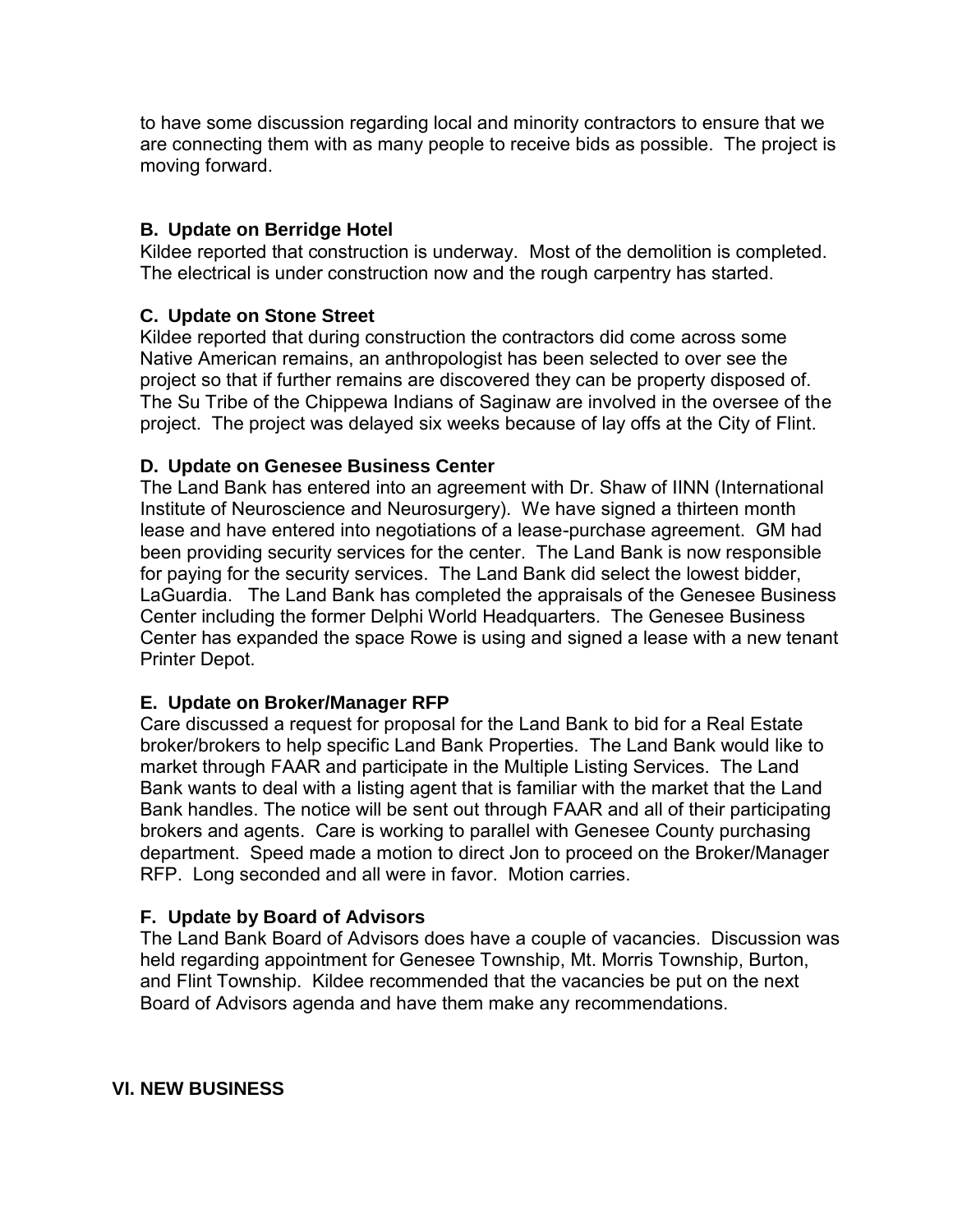## **A. Sales Report**

## **1. Sales**

Phil Stair presented the sales report. The report now shows Land Contract sales and the date the contract is started. Stair also reported that Fenton/Hill is moving forward. Speed made a motion to accept the sales reports. Sims seconded and all were in favor. Motion carries.

## **2. Multi-Lot Purchase**

**a.** Habitat for Humanity requested the purchase of properties including 41-18-352-014 VL W. Sixth, 41-18-352-003 VL W. Sixth, and to enter into an option for properties 41-18-306-018 VL (512) W. Sixth, 41-18-306-017 VL (514) W. Sixth, and 41-18-306-020. Sims made motion to sell each of the lots on West Sixth and to enter into an option for the other three properties. Long seconded and all were in favor. Motion carries.

**b.** The Land Bank has an offer for three lots for our standard price of \$200.00 each. These lots include 40-01-278-001, 002 and 003. There are no other development plans for the area. Speed made a motion to sell the vacant lots at a cost of \$200.00 each. Sims seconded and all were in favor. Motion carries.

## **B. Vacant Property Mowing Script**

A vacant property mowing script was written strictly regarding the mowing of the Land Bank vacant lots. Stanley made a motion to accept the vacant property mowing script. Sims seconded and all were in favor. Motion carries.

Burdick also reported on grant requests for Land Bank programs. These grants included Ruth Mott Foundation, Keep Genesee County Beautiful, Community Foundation of Greater Flint, Saginaw Bay Watershed Initiative Network, and two EPA site assessment grants. Speed made a motion for Land Bank Staff to have the absolute ability to apply and accept grant money for Land Bank programs. Long seconded and all were in favor. Motion carries.

## **C. Requests to purchase Land Bank property from out of state parties**

Issues have been raised regarding out of state parties interested in purchasing Land Bank properties. The Board of Advisors is looking at the possibility for changing The Land Bank policy regarding out of state purchases. Stanley made a motion for Care to talk with The Land Bank attorney regarding out of state parties. Speed seconded and all were in favor. Motion carries.

**VII. ADJOURN**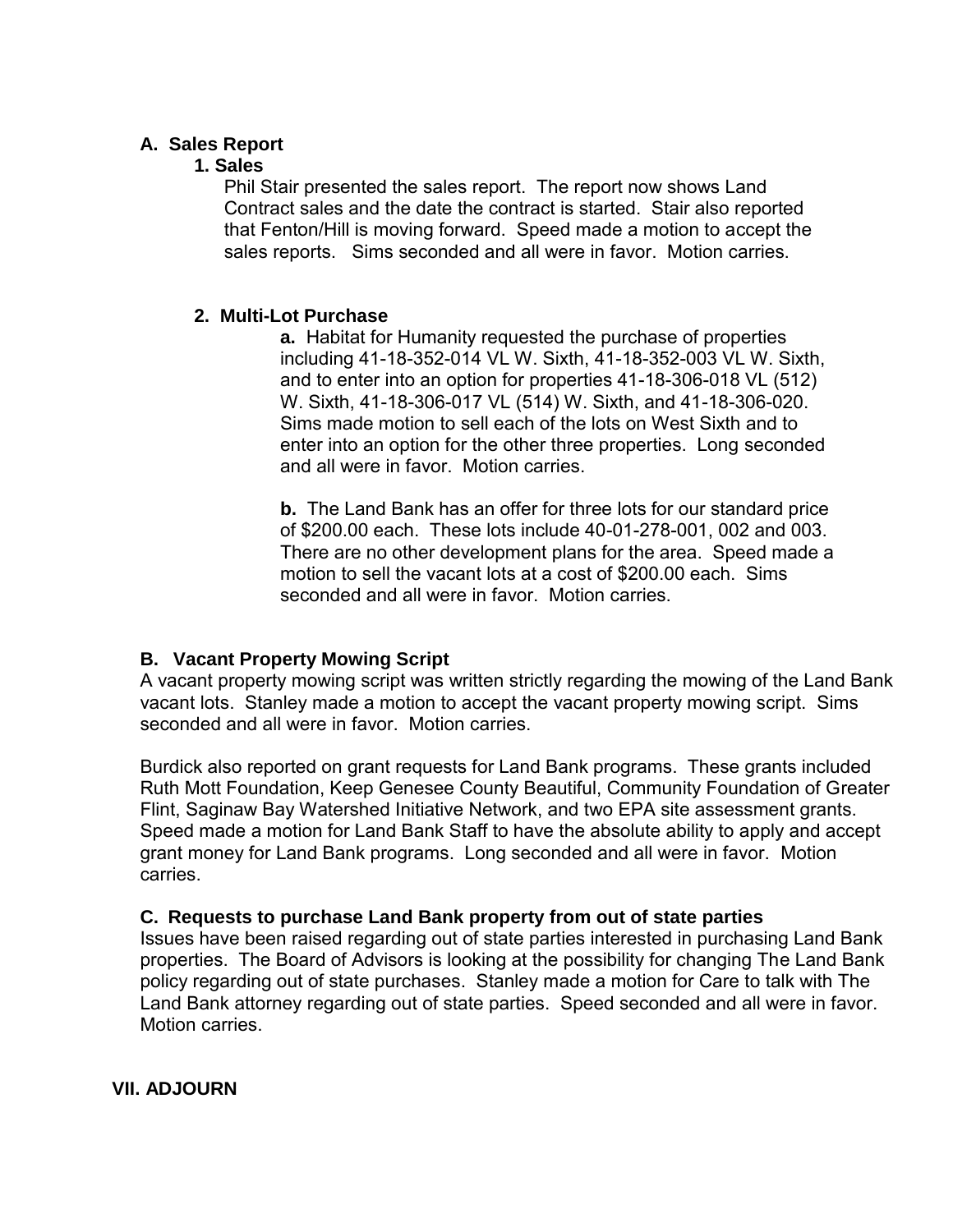Meeting was adjourned at 12:40 p.m.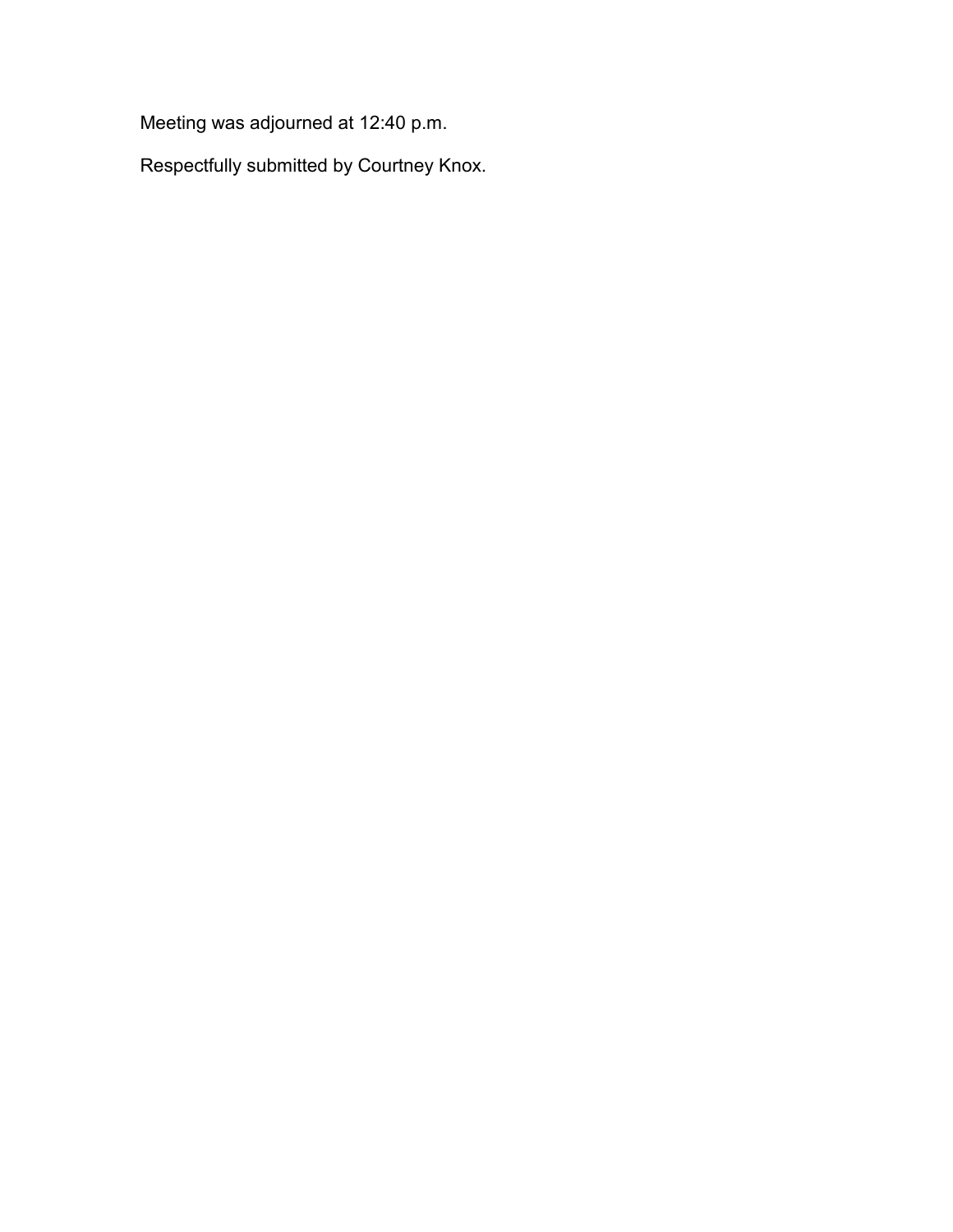## **Board Meeting Minutes GENESEE COUNTY LAND BANK AUTHORITY BOARD OF DIRECTORS May 20, 2008**

11:00 a.m. at Genesee County Administration Building

#### **Board Members:**

*Present:* Dan Kildee, Carolyn Sims, Patricia Lockwood, Paul Long, Raynetta Speed, Ted Henry, and Woodrow Stanley *Absent: Quorum present?* Yes

*Staff Present:* Jon Care, Courtney Knox, Paul McShane, and Phil Stair

#### **I. WELCOME**

Meeting was called to order at 11:10 a.m. by Chairperson, Dan Kildee.

## **II. APPROVAL OF MINUTES**

Long made a motion to approve the April 17, 2008 meeting minutes as written. Lockwood seconded and all were in favor. Motion carries.

#### **III. PUBLIC COMMENT**

Adel Johnson, who resides at 6617 Belltree, regarding the property at 2318 Concord. Mr. Johnson is concerned with the dumping that is taking place on the property. The debris included a Land Bank sign, therefore Mr. Johnson is under the assumption that the dumping was done by the Land Bank. The Land Bank does not own the property at 2318 Concord. Kildee asked Burdick to consult with Clean & Green Groups to discuss where they are taking debris. Kildee stated that just because there is a Land Bank sign we cannot assume that the dumping is coming from the Land Bank.

Brian Dobrezenski, regarding property interest on Shiawassee Shores. Kildee stated that the Land Bank Board of Directors will not have discussions regarding the sale of property.

#### **IV. FINANCIAL REPORT**

Paul McShane presented the financial report through April 2008. Speed made a motion to accept the financial report. Long seconded and all were in favor. Motion carries.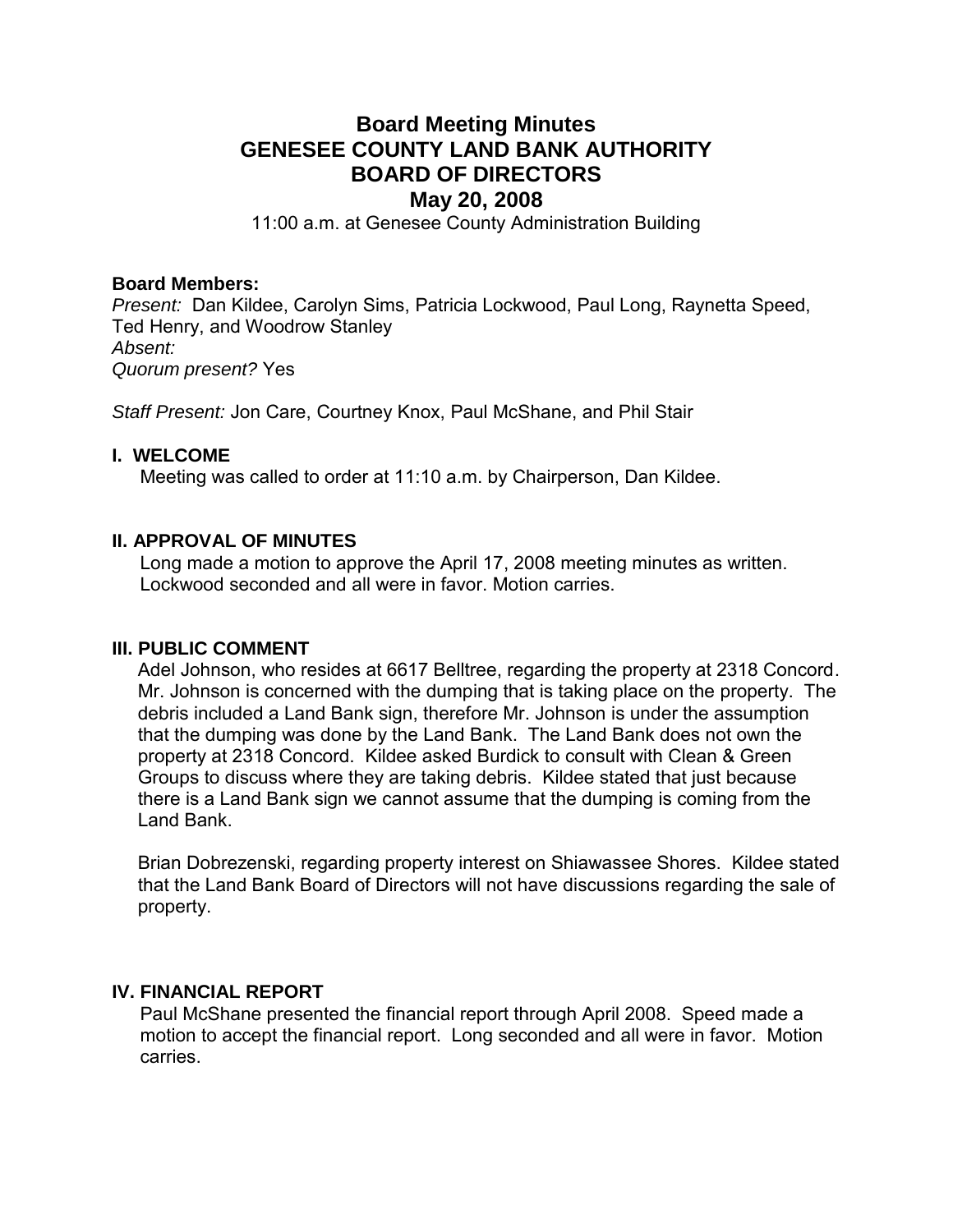## **V. OLD BUSINESS**

## **A. Update on Durant**

Kildee reported that The Durant continues to have good progress. The C.S. Mott Foundation has weighed in with a grant to help support the redevelopment of the Durant. The Land Bank is very close on the financing and the developer agreement is proceeding and is in place. There will be some construction fencing underway soon and some selective demolition that will be done. This should not be an indication that the project is a green light yet. The demolition that is being done now is something that would be required whether or not the project goes forward with redevelopment or bring the building down.

## **B. Update on Berridge Hotel**

Kildee reported that construction is underway. The Berridge is on schedule for completion in September.

## **C. Update on Stone Street**

Kildee reported that during construction the contractors did come across some Native American remains. Kildee met with the Tribal Counsel. This project is on hold. It is the Land Bank's position to work with the Tribe on a resolution that protects their interest and the Land Banks as well.

## **D. Update on Genesee Business Center**

The Land Bank has entered into an option agreement with Dr. Shaw, NNII, to acquire a portion of the Genesee Business Center. Omar, the Business Manager for Dr. Shaw, explained what NNII is doing, they will do a formal presentation at a future date.

## **E. Update on Broker/Manager RFP**

Care met with the Director of the Flint Area Association of Realtors. Care anticipates that the RFP will be out in June.

## **VI. NEW BUSINESS**

## **A. Sales Report**

## **1. Sales**

Phil Stair presented the sales report. Lockwood made a motion to accept the sales reports. Henry seconded and all were in favor. Motion carries.

a.) 46-36-277-030 N. Saginaw St. Alabama Fish & Chicken is interested in purchasing the property. There is a possibility that the future site was a gas station. The Land Bank will look into Phase 1 for the site.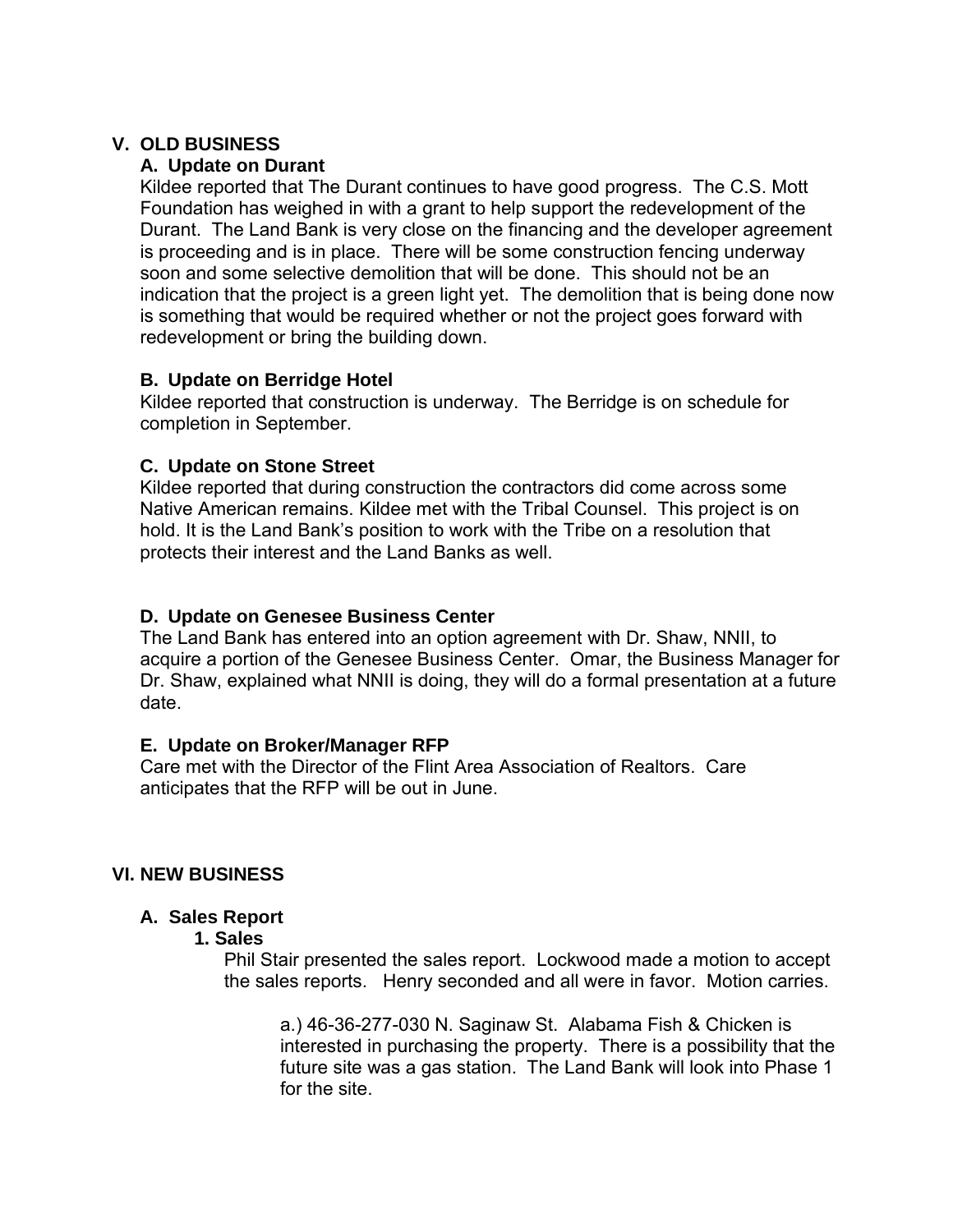**B. Memorandum of Understanding for Demolition Administrative Services between Flint Township and Genesee County Land Bank Authority.**  Henry made a motion was made to accept the memorandum of understanding. Long seconded and all were in favor. Motion Carries.

## **VII. ADJOURN**

Meeting was adjourned at 12:00 p.m.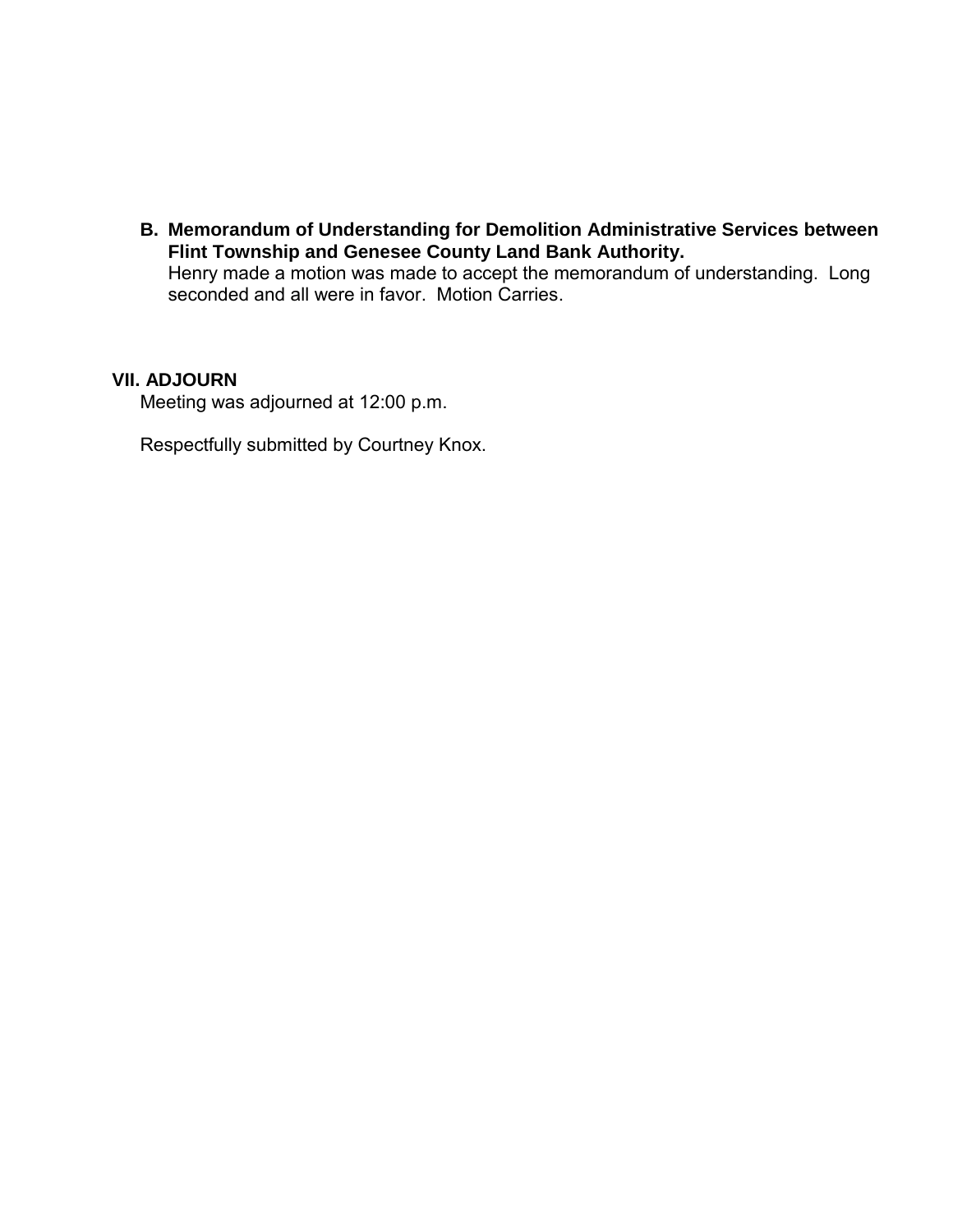# **Board Meeting Minutes GENESEE COUNTY LAND BANK AUTHORITY BOARD OF DIRECTORS**

# **June 17, 2008**

11:00 a.m. at Genesee County Administration Building

#### **Board Members:**

*Present:* Dan Kildee, Patricia Lockwood, Paul Long, Raynetta Speed, Ted Henry, and Woodrow Stanley *Absent: Quorum present?* Yes

*Staff Present:* Jon Care, Courtney Knox, Paul McShane, and Phil Stair

#### **I. WELCOME**

Meeting was called to order at 11:20 a.m. by Chairperson, Dan Kildee.

## **II. APPROVAL OF MINUTES**

Long made a motion to approve the May 20, 2008 meeting minutes as written. Lockwood seconded and all were in favor. Motion carries.

#### **III. PUBLIC COMMENT**

No members of the public were present.

#### **IV. FINANCIAL REPORT**

Paul McShane presented the financial report through June 16, 2008. Lockwood made a motion to accept the financial report. Long seconded and all were in favor. Motion carries.

#### **V. OLD BUSINESS**

#### **A. Update on Durant**

Kildee reported that The Durant funding is in place.

#### **B. Update on Berridge Hotel**

Kildee reported that construction continues. The project is at a point where the federal historic tax credit that we are receiving is now eligible to be expended, this is for historic preservation. The tax credit does come over a five year period. Through an open bid process, The Land Bank will borrow the tax credit money up front from Bank of America to complete construction and then pay back as the compliance period is completed over the five year period. The Board needs to approve a resolution authorizing the previously approved \$1,200,000 borrowing. Lockwood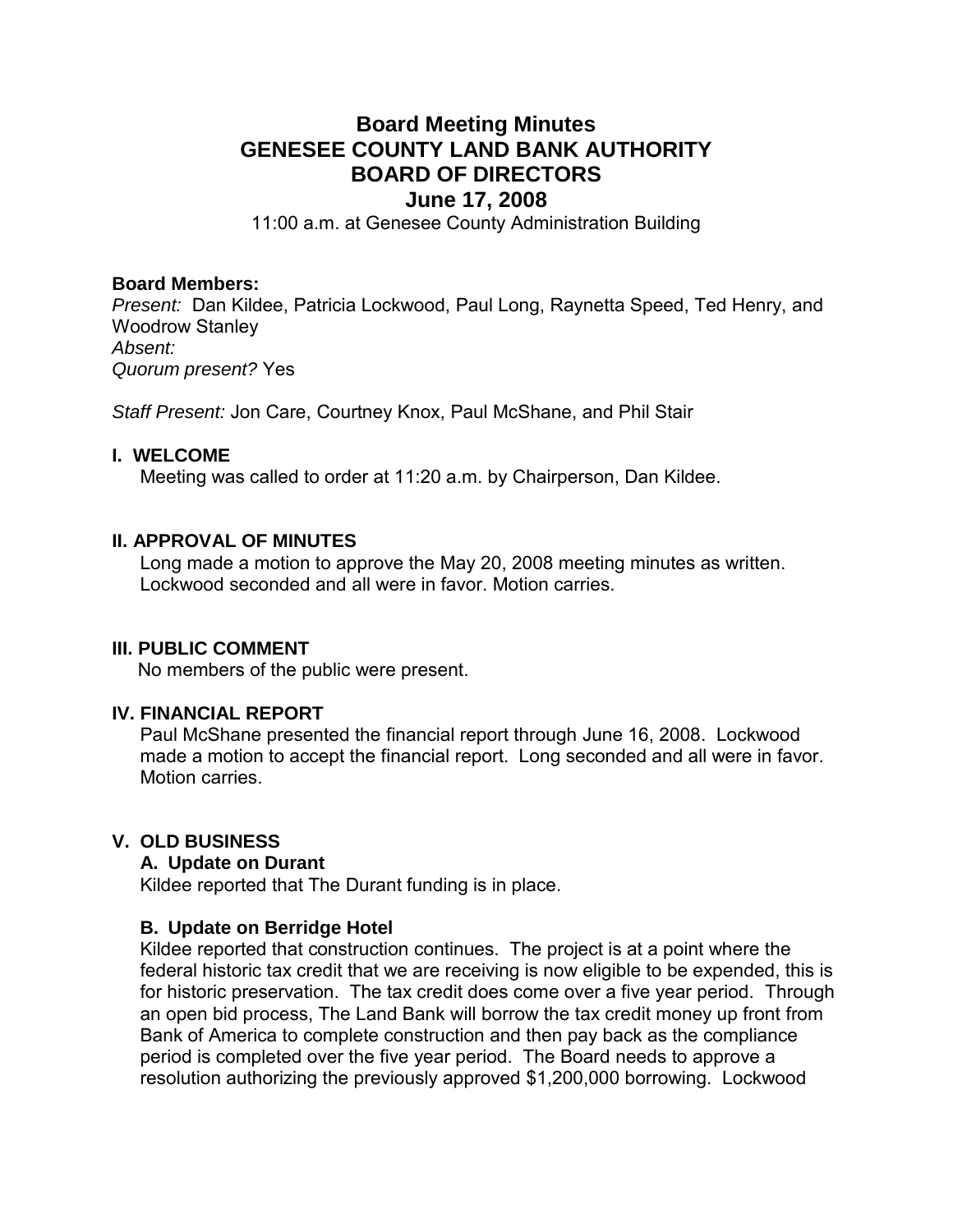made a motion authorizing the Land Bank to enter into the bond resolution with Bank of America. Stanley seconded and all were in favor. Motion carries.

#### **C. Update on Stone Street**

Kildee reported that this project is still on hold. This project is still in discussion with the Tribe.

## **D. Update on Genesee Business Center**

The Land Bank will be applying for supplemental funding through C.S. Mott.

## **VI. NEW BUSINESS**

## **A. Sales Report**

#### **1. Sales**

Phil Stair presented the sales report. Speed made a motion to accept the sales reports. Long seconded and all were in favor. Motion carries.

a.) Calvin and Sandra Whirl are interested in purchasing the property at 46-25-412-015 301 E. Mott and 46-25-410-020 317 E. Mott. Speed made a motion to sell 46-25-412-015 and 46-25-410- 020 to Calvin and Sandra Whirl. Long seconded and all were in favor Motion carries

## B. **City of Flint-Contract Expedited-Quiet Title Smith**

Henry made a motion to accept the resolution approving agreement with the Land Bank to quiet title on City owned property in the Smith Village Homeownership Zone Area. Long seconded and all were in favor. Motion Carries.

## **VII. ADJOURN**

Meeting was adjourned at 12:35 p.m.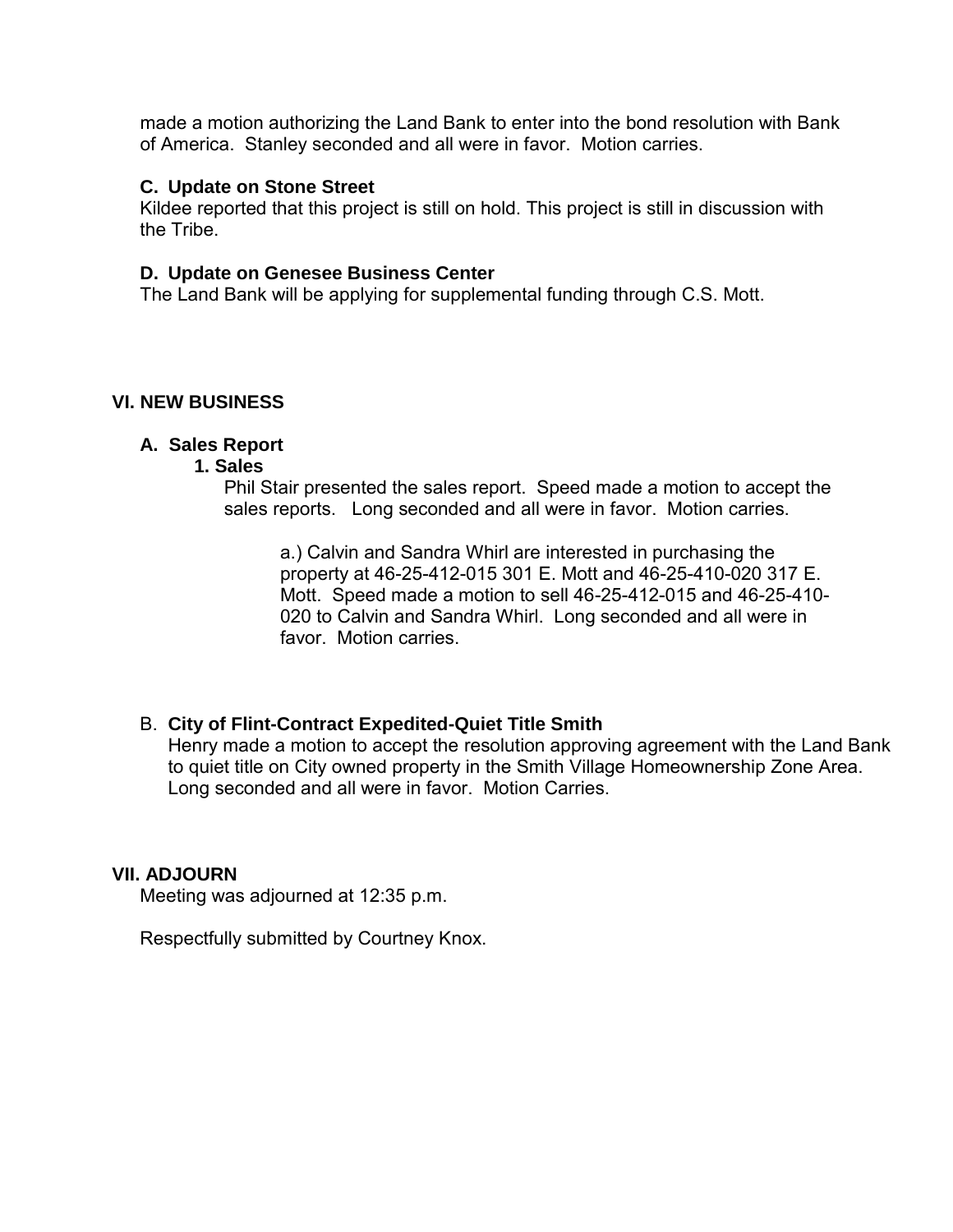## **Board Meeting Minutes GENESEE COUNTY LAND BANK AUTHORITY BOARD OF DIRECTORS July 22, 2008**

11:00 a.m. at Genesee County Administration Building

#### **Board Members:**

*Present:* Dan Kildee, Paul Long, Raynetta Speed, Ted Henry, and Woodrow Stanley *Absent:* Carolyn Sims, Patricia Lockwood *Quorum present?* Yes

*Staff Present:* Amy Hovey, Jon Care, Courtney Knox, Paul McShane, and Phil Stair

#### **I. WELCOME**

Meeting was called to order at 11:14 a.m. by Chairperson, Dan Kildee.

#### **II. APPROVAL OF MINUTES**

Speed made a motion to approve the June 17, 2008 meeting minutes as corrected. Stanley seconded and all were in favor. Motion carries.

#### **III. PUBLIC COMMENT**

Quincy Murphy, 322 E. Myrtle, President of the Block Club. There are many properties in this area that are owned by the Land Bank. Mr. Murphy would like to sit down with the Land Bank along with other organizations in Flint to discuss usage for properties in his area. Kildee directed Mr. Murphy to talk with Jeff Burdick regarding the Clean and Green program and other programs the Land Bank offers.

Leasia Williams, Director for ACORN. Ms. Williams is currently involved in the adopt-a-lot program and looks forward to working with the Land Bank in the future.

#### **IV. FINANCIAL REPORT**

Paul McShane presented the financial report through June 30, 2008. Henry made a motion to accept the financial report. Speed seconded and all were in favor. Motion carries.

#### **V. OLD BUSINESS**

#### **A. Update on Durant**

Hovey reported that abatement and demolition work is under way at the Durant. The Land Bank is very close to having all of the funding secured. Rehabilitation hopefully will start in September. There will be a press conference in September to kick off the project.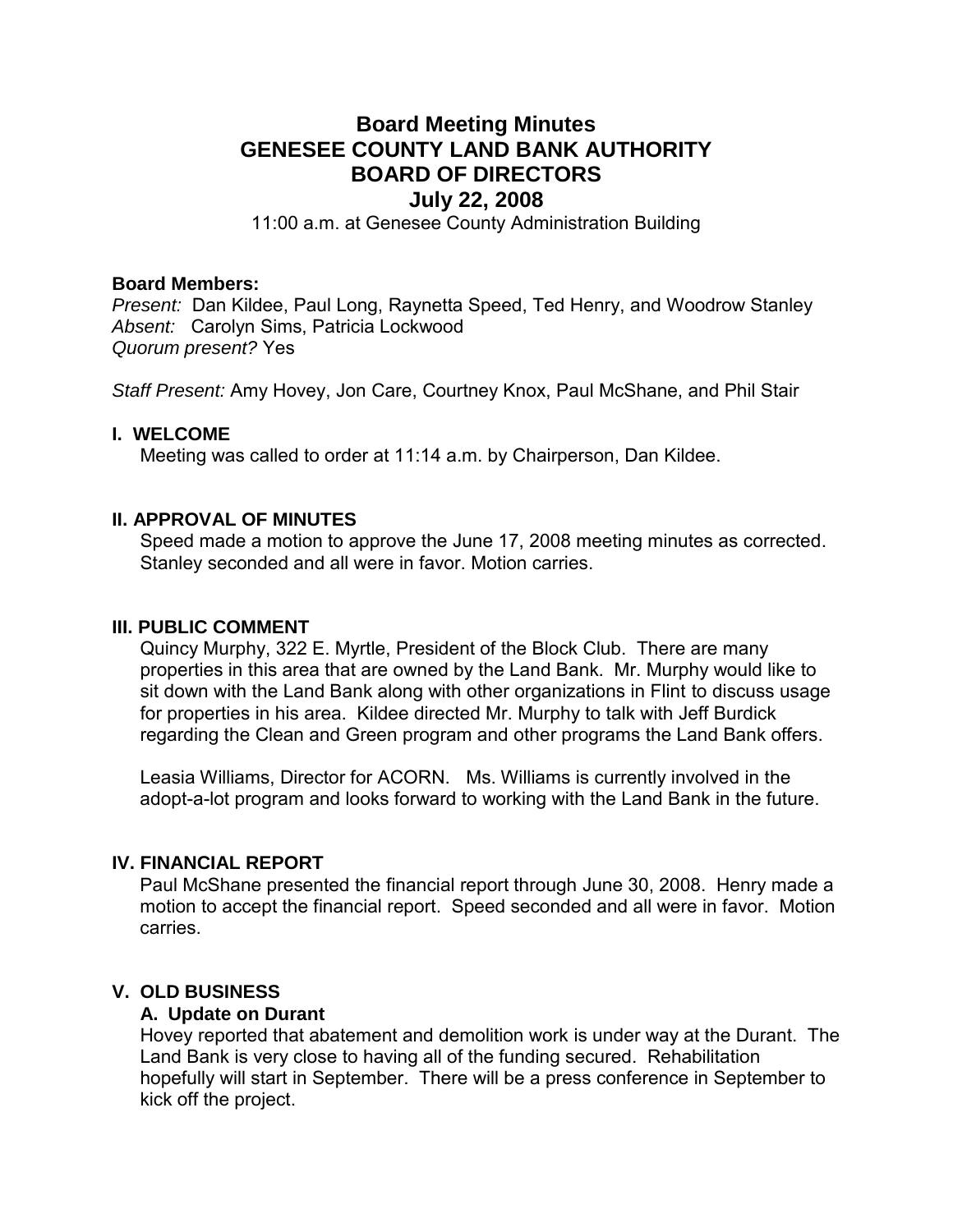## **B. Update on Berridge Hotel**

The Bond to bridge the historic tax credits that was previously approved for \$1,200,000 has been reduced to \$1,195,000 thus needing an updated resolution. Stanley made a motion to accept the amended resolution. Long seconded and all were in favor. Motion carries.

## **C. Update on Stone Street**

Hovey reported that the project is still on hold. The tribe is moving forward in making some decisions on what that would like to see at the site.

## **VI. NEW BUSINESS**

## **A. Sales Report**

#### **1. Sales**

Phil Stair presented the sales report. Speed made a motion to accept the sales reports. Stanley seconded and all were in favor. Motion carries.

- a.) King Karate is interested in purchasing the property at 11-19- 503-164 1046 E. Yale, 46-25-410-020 317 E. Mott. 11-19-503- 105 VL E. Yale, 14-24-551-155 VL Genesee Ave., 14-24-551- 157 VL (1239) Genesee Ave., 14-24-551-158 VL Genesee Ave., 14-24-551-159 VL Genesee Ave. Long made a motion to sell these properties to King Karate. Speed seconded and all were in favor. Motion carries.
- b.) Octaviano Molina is interested in purchasing the property at 41- 05-301-025 BL (1425) New York once his taxes are paid in full. Henry made a motion to sell this property to Octaviano Molina. Long seconded and all were in favor. Motion carries.
- c.) Christopher Hinson wishes to purchase three lots on Ruth St. including 46-25-178-027 VL (214) W. Ruth, 46-25-178-031 VL W. Ruth, 46-25-180-013 VL W. Ruth. Mr. Hinson has already purchased 46-25-180-015 113 W. Ruth and 46-25-180-009 209 W. Ruth. Stanley made a motion to sell these three lots to Mr. Hinson. Henry seconded and all were in favor. Motion carries.

#### **VII. ADJOURN**

Meeting was adjourned at 12:45 p.m.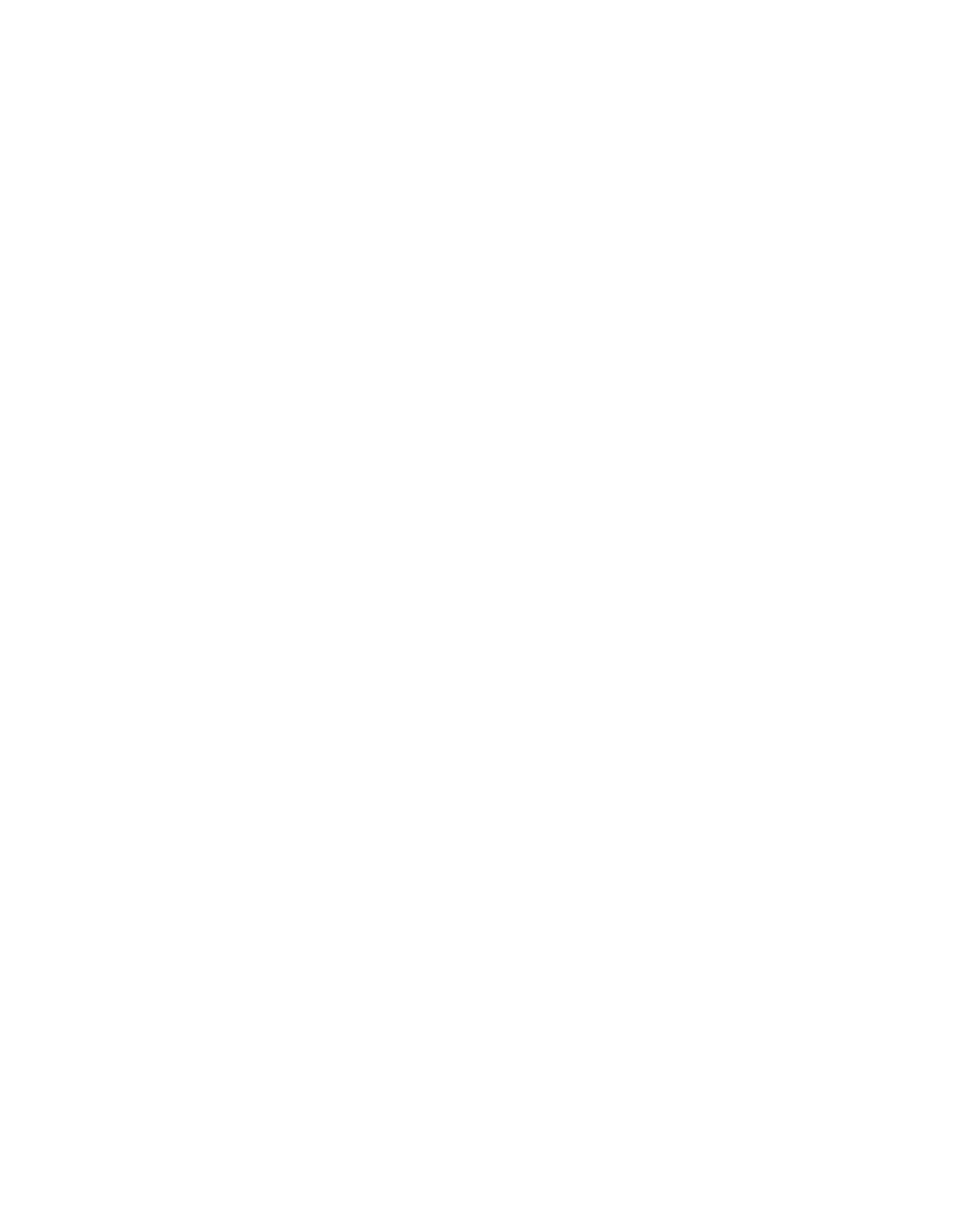## **Board Meeting Minutes GENESEE COUNTY LAND BANK AUTHORITY BOARD OF DIRECTORS September 16, 2008**

11:00 a.m. at Genesee County Administration Building

#### **Board Members:**

*Present:* Dan Kildee, Raynetta Speed, Ted Henry, Patricia Lockwood, and Woodrow **Stanley** *Absent:* Carolyn Sims, Paul Long

*Quorum present?* Yes

*Staff Present:* Jon Care, Courtney Knox, Jeff Burdick, Paul McShane, and Phil Stair

#### **I. WELCOME**

Meeting was called to order at 11:10 a.m. by Chairperson, Dan Kildee.

#### **II. APPROVAL OF MINUTES**

Stanley made a motion to approve the July 22, 2008 meeting minutes. Lockwood seconded and all were in favor. Motion carries

#### **III. PUBLIC COMMENT**

Tony Martin with U.S. Department of HUD stated that HUD is partnering with the State of Michigan and several other agencies including the Michigan Land Bank Fast Track Authority, for Team Up to Up lift your Community. The event will be held on Monday, September 29, 2008 at Antioch Missionary Baptist Church, 1083 E. Stewart, Flint, from 8:30 am until noon. This will focus on enhancing resources in your area and building strong communities.

#### **IV. FINANCIAL REPORT**

Paul McShane presented the budget for the 2008-2009 fiscal year. Speed made a motion to accept the 2008-2009 fiscal year budget. Lockwood seconded and all were in favor. Motion carries.

#### **V. OLD BUSINESS**

#### **A. Update on Durant**

Kildee reported that the Land Bank is continuing to make progress. A tentative date has been set for October 28, 2008 for a community kick off as long as everything is in place. The U.S. Department of Housing and Urban Development has approved a Special Project grant in the amount of \$147,000. Lockwood made a motion to accept the Special project grant in the amount of \$147,000. Speed seconded and all were in favor. Motion carries.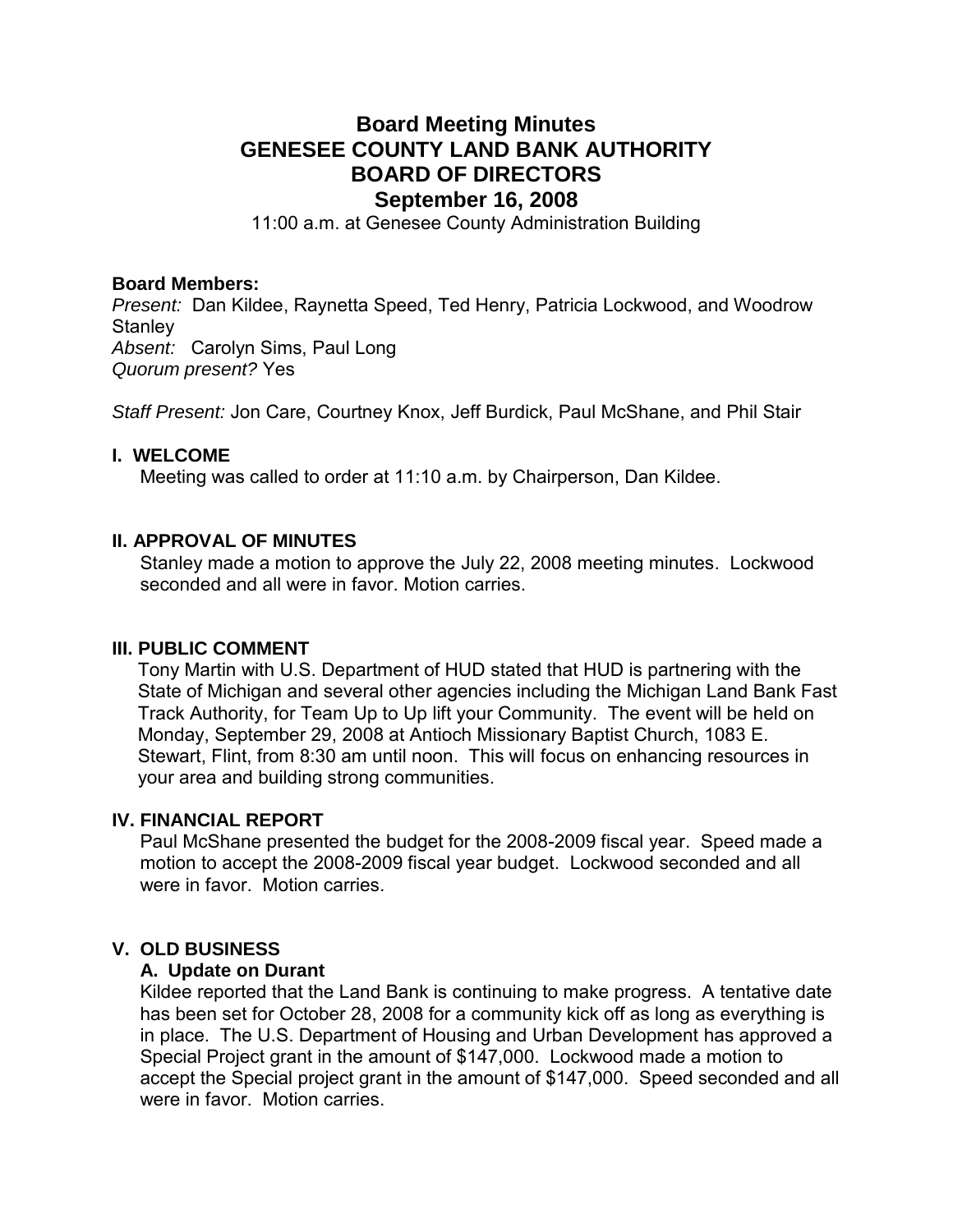## **B. Update on Berridge Hotel**

Construction is continuing at the Berridge Hotel.

## **C. Update on Genesee Business Center**

IINN has exercised their option to purchase one third of the Genesee Business Center. The Land Bank is expecting to close at the end of the year.

## **VI. NEW BUSINESS**

## **A. Sales Report**

#### **1. Sales**

Phil Stair presented the sales report. Speed made a motion to accept the sales reports. Stanley seconded and all were in favor. Motion carries.

a.) King Karate was approved at the July 22, 2008 board meeting to purchase the property at 11-19-503-164 1046 E. Yale, 46-25- 410-020 317 E. Mott. 11-19-503-105 VL E. Yale, 14-24-551- 155 VL Genesee Ave., 14-24-551-157 VL (1239) Genesee Ave., 14-24-551-158 VL Genesee Ave., 14-24-551-159 VL Genesee Ave. The Kings are asking that the price be reduced to \$100 for the lots in Genesee Township and \$75 for the property in Mt. Morris Township. Speed made a motion to sell these properties to King Karate upon confirmation to Land Bank staff that Mt. Morris Township will allow gardening within a residential neighborhood. Stanley seconded and all were in favor. Motion carries.

b.) The property at 1141 LaPort Ave. parcel number 11-18-551-186 has been in dispute between the two adjacent property owners. The property, which was demolished by Genesee Township, is currently owned by the Land Bank. Both neighbors have expressed interest in the property, But, Genesee Township will not split the property. Stair sent a FOIA to Genesee Township regarding both neighboring property owners asking for any information in their files. Daniel Harmon of 1145 LaPort had several enforcement actions against his property. Since the Land Bank had to make a decision on the sale of the property based on the information they had, Stair recommended selling the property to the Hunt's of 1137 LaPort. Mr. Harmon was asked to address the board and stated that he did comply with all of the Township's actions against his property. Stanley made a motion to sell the property to the Hunt's of 1137 LaPort. Speed seconded and all were in favor. Motion carries.

## **2. Executive Director**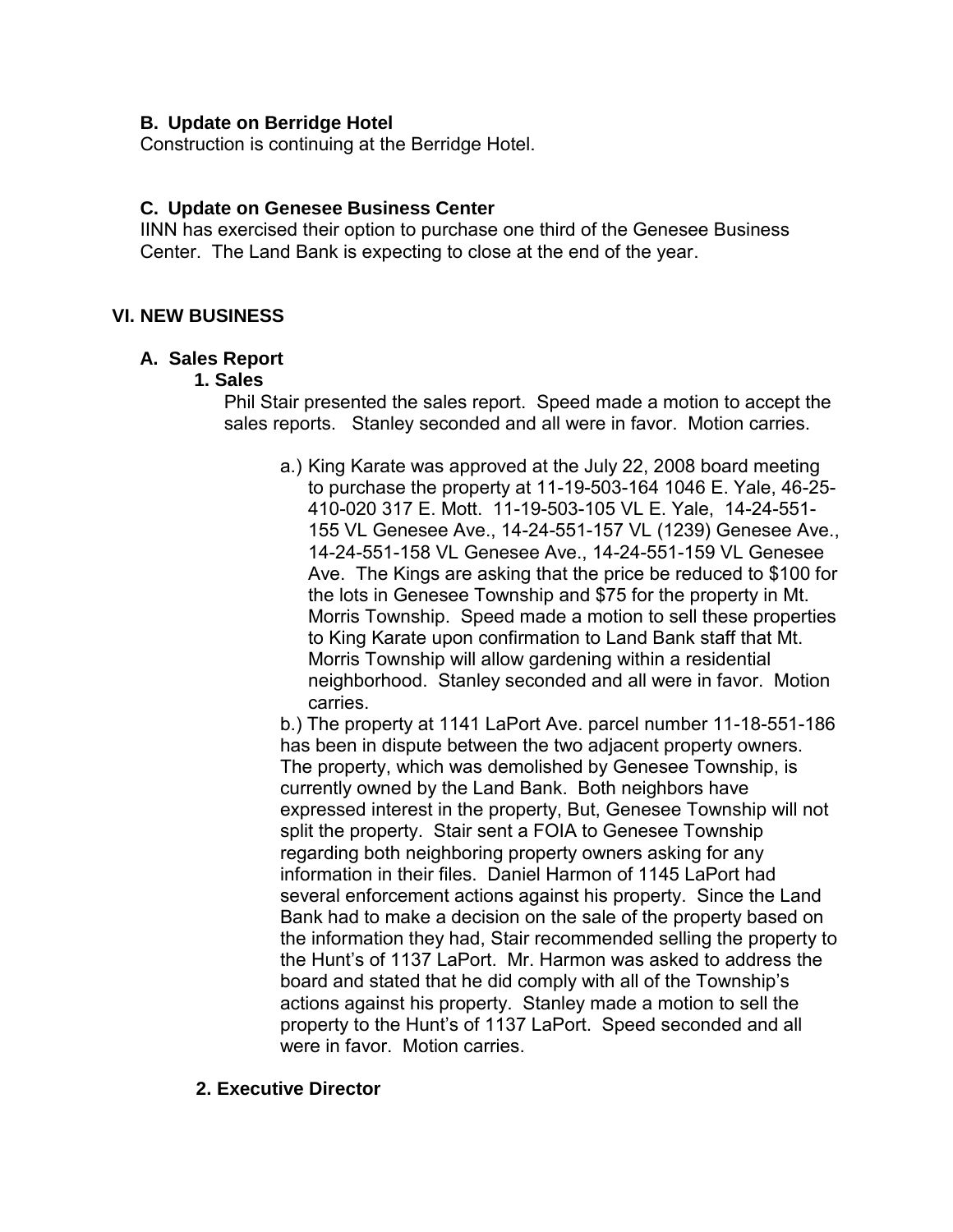The subcommittee of the Board of Directors recommended Doug Weiland for the Executive Director of the Genesee County Land Bank Authority. Stanley made a motion to accept this recommendation from the subcommittee, for the Land Bank attorney to enter into negotiations with Mr. Weiland and for Dan to execute the agreement and for Doug Weiland to commence as the Land Bank Executive Director on October 1, 2008. Speed seconded and all were in favor. Motion carries.

#### **VII. ADJOURN**

Meeting was adjourned at 12:07 p.m.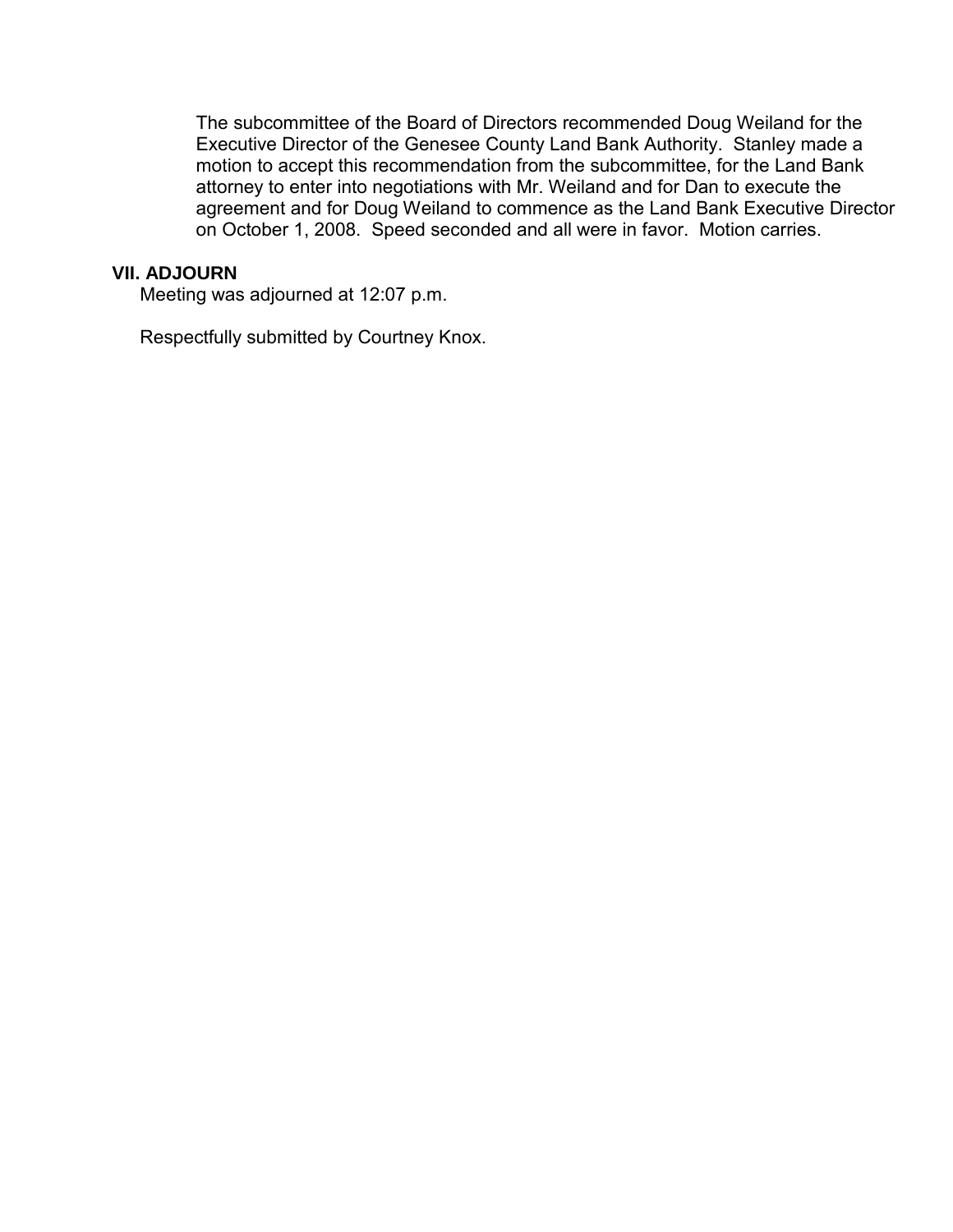## **Board Meeting Minutes GENESEE COUNTY LAND BANK AUTHORITY BOARD OF DIRECTORS October 21, 2008**

11:00 a.m. at Genesee County Administration Building

#### **Board Members:**

*Present:* Dan Kildee, Raynetta Speed, Paul Long, Ted Henry, Patricia Lockwood, and Woodrow Stanley *Absent:* Carolyn Sims *Quorum present?* Yes

*Staff Present:* Jon Care, Courtney Knox, Jeff Burdick, Paul McShane, Phil Stair, and Doug Weiland

#### **I. WELCOME**

Meeting was called to order at 11:10 a.m. by Chairperson, Dan Kildee.

#### **II. APPROVAL OF MINUTES**

Stanley made a motion to approve the September 16, 2008 meeting minutes. Lockwood seconded and all were in favor. Motion carries.

#### **III. PUBLIC COMMENT**

No Public comment.

#### **IV. FINANCIAL REPORT**

Paul McShane presented a tentative financial report dated September 30, 2008. With it being the end of the fiscal year the numbers may be adjusted as the audit gets underway. Lockwood made a motion to accept the financial report dated September 30, 2008. Stanley seconded and all were in favor. Motion carries.

Paul McShane presented the financial auditor request for proposal (RFP). The staff's recommendation was to award Plante & Moran, PLLC the contract for audit services for the fiscal years 2007/2008, 2008/2009, 2009/2010. Stanley made a motion to award Plante & Moran, PLLC the contract for audit services. Long seconded and all were in favor. Motion carries.

Paul McShane requested the Boards approval to add Mr. Doug Weiland as an authorized signatory for the Genesee County Land Bank Authority's bank account and to remove Mr. Jon Care. Lockwood made a motion to add Doug Weiland as a signatory on the Land Bank's bank account and to remove Jon Care. Henry seconded and all were in favor. Motion carries.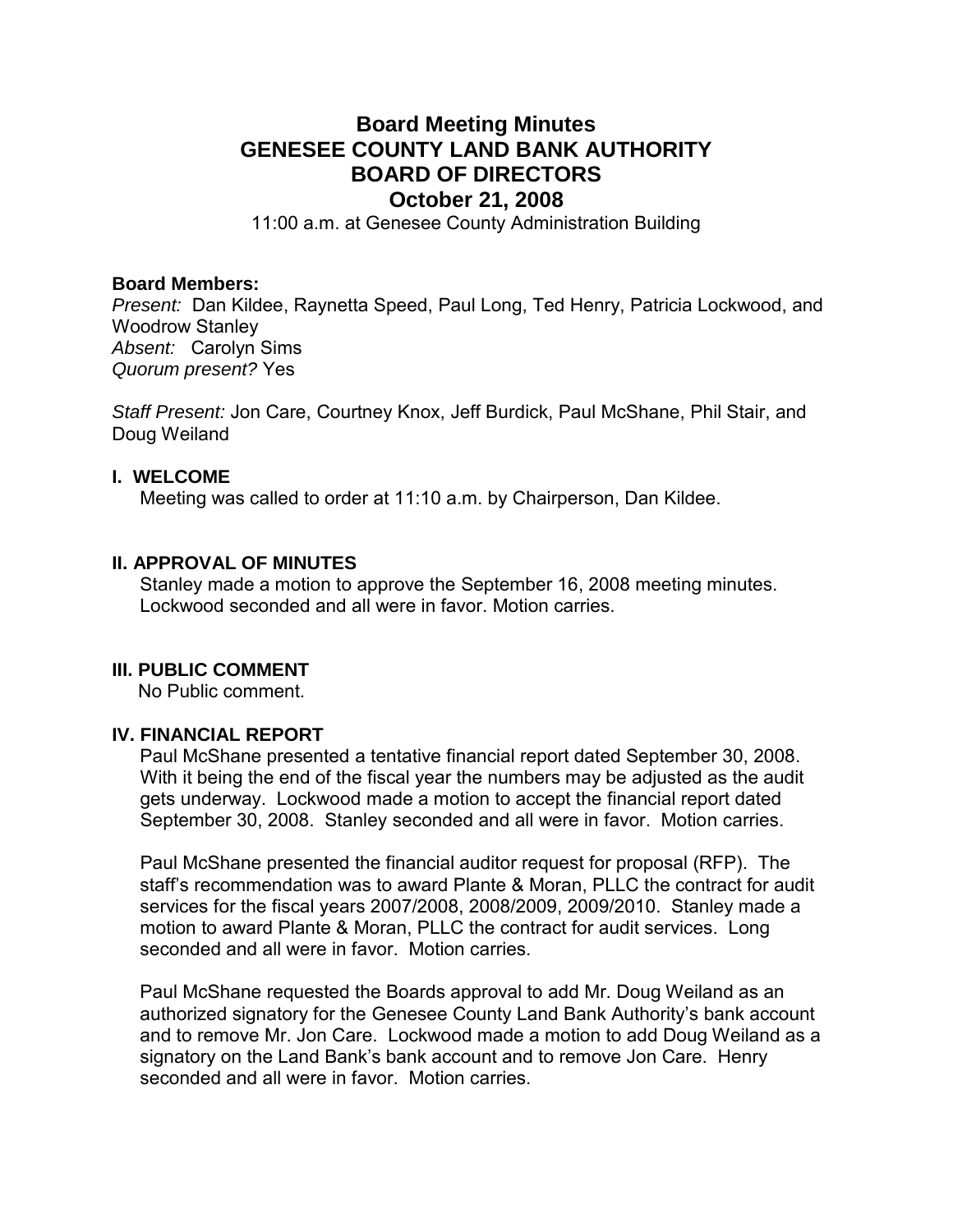## **V. OLD BUSINESS**

## **A. Update on Durant**

Kildee reported that the Durant is continuing to move forward. On October 28, 2008 a press conference will be held at the Durant announcing future plans and announce the kick off of construction. Kildee encouraged board members to attend.

## **B. Update on Berridge Hotel**

Kildee reported that construction is 90% complete at the Berrdige Hotel. Finishing work is close to being complete.

## **C. Update on Stone Street**

Kildee reported that the discovery of ancestral remains has altered the project on Stone Street. The Land Bank is at a point where discussions with the Saginaw Tribe of the Chippewa Indians have resulted in a need for the Land Bank to move forward. The Land Bank is asking the board to authorize the transfer of the development properties to the Tribe with the recommendation that the Tribe works with the neighborhood association and develop the space as open green space that the Tribe will manage. Stanley made a motion to draft a document for action to convey the property to the Tribe with conditions stating in detail that the Tribe is responsible for ongoing maintenance. Long seconded and all were in favor. Motion carries.

## **D. Update by Citizens Board of Advisors**

Jeff Burdick reported that the board of advisors discussed and made a motion to present to the board of directors that groups or individuals, who adopt lots and demonstrate that they are able to maintain lots for a certain number of years be given greater priority or consideration or input into the process of having blighted structures demolished around the lots that they are adopting or cleaning up. Kildee responded that there are several variables that determine how and when demolitions take place, maybe the Land Bank can explore this and it could become one of the several variables used to determine how and when demolitions take place.

## **VI. NEW BUSINESS**

## **A. Sales Report**

## **1. Sales**

Phil Stair presented the sales report. Long made a motion to accept the sales reports. Lockwood seconded and all were in favor. Motion carries.

## **B. City of Flint- Kettering Properties**

The City of Flint is requesting to acquire four properties for the realignment of Chevrolet and Fox streets. The street realignment is a proposal that has been put forward for some time to provide an alternate route from I-69 to the Kettering Campus. The realignment concerns the south end of Chevrolet Avenue around to the point of Fox Street to the point of Court Street and Miller Road split provide an alternate entrance into Kettering University. Jon Carpenter, City of Flint Transportation Director, explained the attached maps, and stated that this is the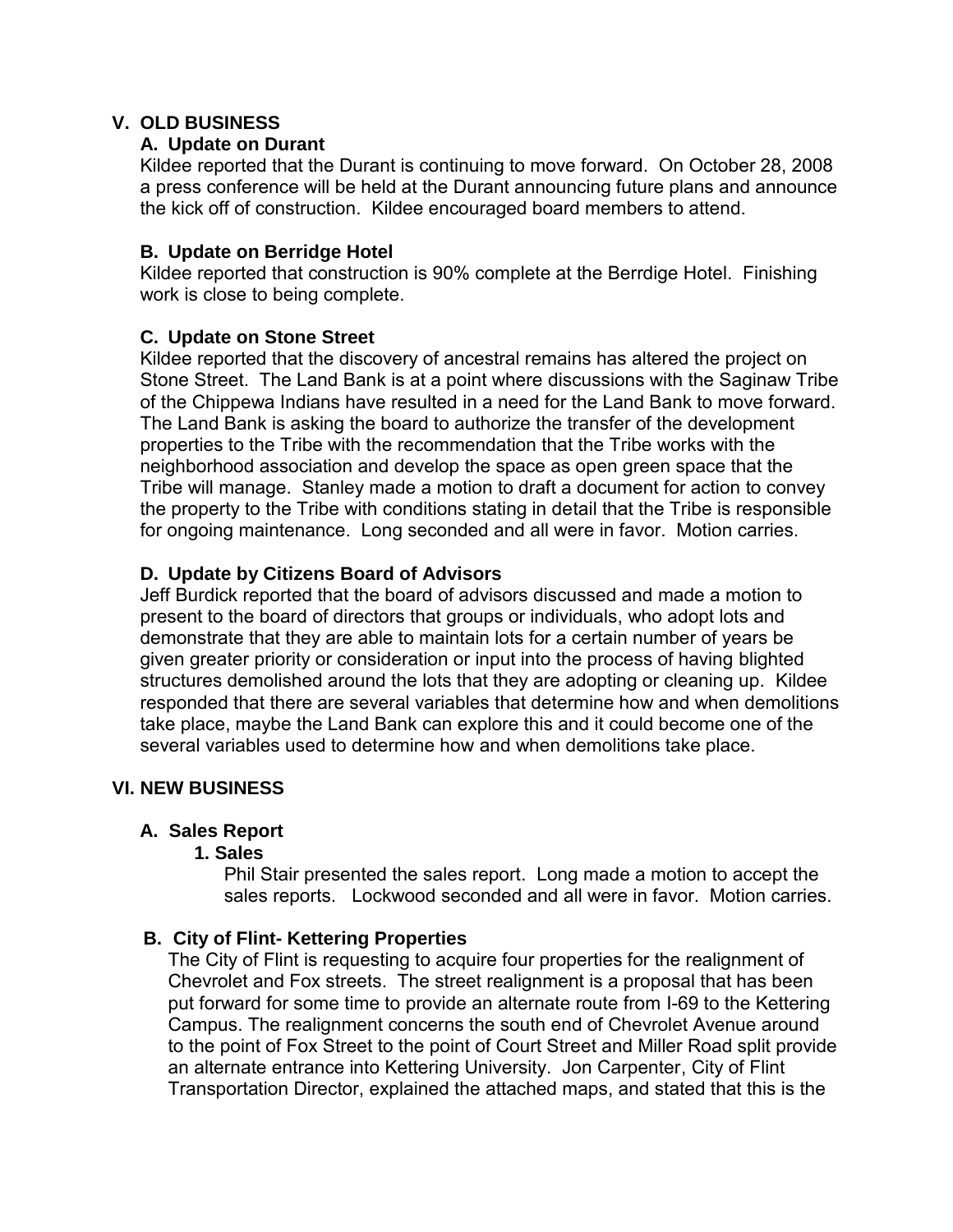final phase in connecting I-69 with Kettering University, previously known as the Chevrolet Avenue Corridor. Kildee commented that Staff would like authorization to proceed and authority to make a conveyance. Weiland commented that the staff would like authorization for the Executive Director to convey the property, there would be deed restrictions put on the property that the property be used only for public purpose and in this case for the road improvement. Whenever the City is ready to move forward with the engineering and needed the property The Land Bank would go ahead and convey it, with a deed restriction on it for that purpose. Henry would like to look in to this a little more. He would like to see the properties protected so that no one else would be able to purchase the properties, but would like to delay any action. Lockwood made a motion to authorize the Director to enter into the sale or option on the property with the City of Flint to finish the final phase to connect I-69 to the Kettering University Campus, with deed restrictions including the property be used for the sole purpose of the project, and the restriction of a third party sale. Long seconded and all were in favor. Motion carries.

## **C. Richfield Township Agreement**

Richfield Township wishes to demolish the structure located at 6058 Irish Rd. (formally known as the Russellville Ballroom) in Richfield Township which is currently owned by the Genesee County Land Bank. The Township wishes to use funds from the Community Development Block Grant Program administered through the Genesee County Metropolitan Planning Commission to demolish this structure. The Authority wishes to enter into a Memorandum of Understanding with the Township to allow for the demolition. The Land Bank will not incur any costs towards the demolition beyond the initial environmental assessment. Long made a motion to allow the Land Bank to enter into an agreement to allow the Township to demolish the structure at 6058 N. Irish Rd with their Community Development Block Grant allocation. Speed seconded and all were in favor. Motion carries.

## **VII. Executive Director Report**

Doug Weiland reported on several activities underway at the Genesee County Land Bank Authority. Including real estate bid evaluations, COGIC Alliance, Metro Housing Partnership, Land Bank Financial Reports, Land Bank Organizational Structure, Quiet Title Action on Smith Village, Property Manager Position, Vassar Road Property, Genesee Business Center, and the Genesee Regional Chamber of Commerce.

#### **VII. ADJOURN**

Meeting was adjourned at 12:25 p.m.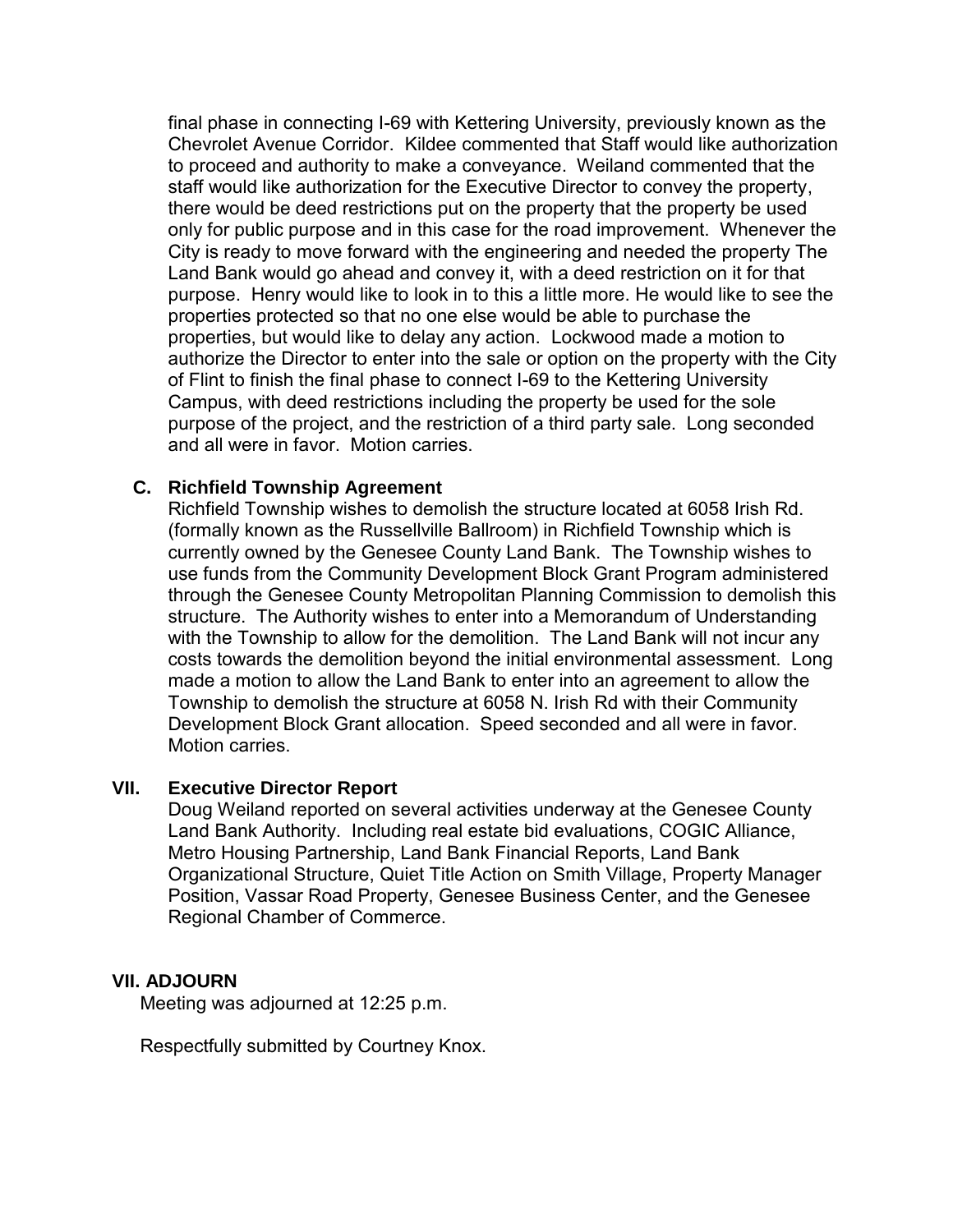## **Board Meeting Minutes GENESEE COUNTY LAND BANK AUTHORITY BOARD OF DIRECTORS November 18, 2008**

11:00 a.m. at Genesee County Administration Building

#### **Board Members:**

*Present:* Dan Kildee, Paul Long, Ted Henry, and Woodrow Stanley *Absent:* Carolyn Sims, Patricia Lockwood, and Raynetta Speed *Quorum present?* Yes

*Staff Present:* Amy Hovey, Courtney Knox, Jeff Burdick, Paul McShane, Phil Stair, and Doug Weiland

#### **I. WELCOME**

Meeting was called to order at 11:05 a.m. by Chairperson, Dan Kildee.

## **II. APPROVAL OF MINUTES**

Long made a motion to approve the October 21, 2008 meeting minutes. Henry seconded and all were in favor. Motion carries

#### **III. PUBLIC COMMENT**

No Public comment.

#### **IV. FINANCIAL REPORT**

Paul McShane presented the financial reports dated October 31, 2008. Long made a motion to accept the financial report dated October 31, 2008. Stanley seconded and all were in favor. Motion carries.

#### **V. OLD BUSINESS**

#### **A. Update on Durant**

Amy Hovey reported that the Durant is moving along. The abatement is finished and the interior demolition has been completed.

#### **B. Update on Berridge Hotel**

Amy Hovey reported that the Certificate of Occupancy is expected the first week in December. Currently Court Street Village is working on getting leases signed.

#### **C. Update on Stone Street**

Amy Hovey reported that she is waiting to hear from the Tribe. The neighborhood association will also be communicating directly with the Tribe regarding the properties.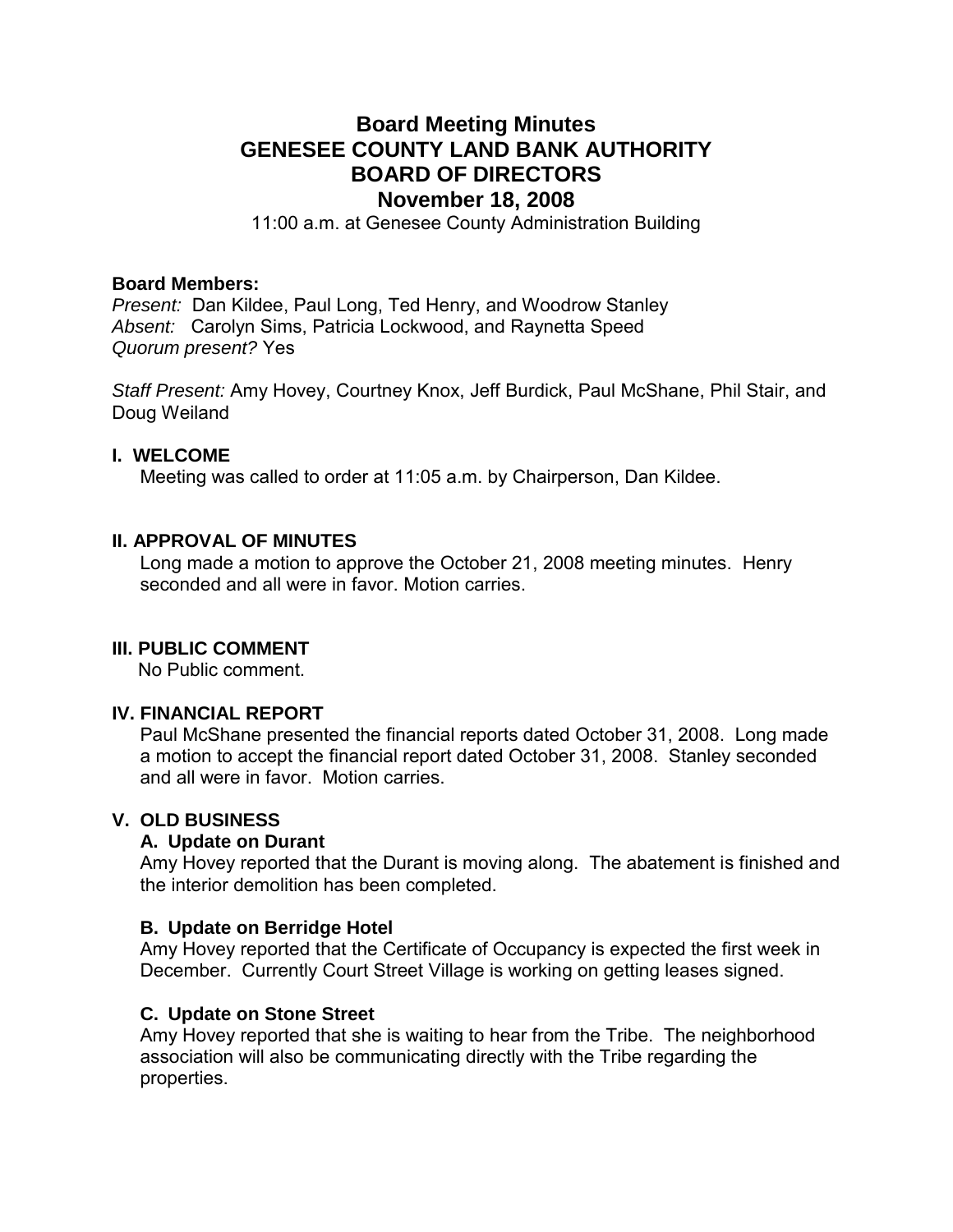## **D. Update by Citizens Board of Advisors**

William Alexander reported that Land Use will be on the agenda for the Citizens Board of Advisors meetings to discuss the Land Banks plan on disposing of property that is accumulating. Also, the Board of Advisors has been discussing several neighborhood groups that are involved in the side-lot and adopt-a-lot programs that have potential demolition properties on their blocks. They would like to see the properties be moved up on the demolition lists. The Board of Advisors also wanted to bring to the Boards attention that there are vacancies on the Citizens Board of Advisors. The Citizens Board of Advisors would also like to have a joint meeting.

## **VI. NEW BUSINESS**

## **A. Sales Report**

## **1. Sales**

Philip Stair presented the sales report. Stanley made a motion to accept the sales reports. Henry seconded and all were in favor. Motion carries.

## **2. Multi-lot Sales**

Habitat for Humanity is requesting an option on six additional parcels of vacant land within the Grand Traverse Neighborhood. The purpose is to construct new houses for their clients. The Grand Traverse Neighborhood Association is in support of the request. The following parcels are being requested: 41-18-352-007, 41-18-356-023, 41-18-356-008, 41-18-356- 004, 41-18-356-010, 41-18-356-009. Long made a motion for the Land Bank staff to enter into an option agreement with Habitat for Humanity for the six requested parcels of land in the Grand Traverse Neighborhood and sell the properties to Habitat as well. Henry seconded and all were in favor. Motion carries.

## **B. Pebble Creek**

The City of Burton would like to enter into a land banking agreement between Burton and the Genesee County Land Bank Authority. The agreement would be for the Land Bank to hold the Pebble Creek properties until they can develop the land and put the properties back into productive use. Henry made a motion for the Land Bank to enter into a land banking agreement with Burton. Stanley seconded and all were in favor. Motion carries.

## **C. Real Estate Broker Recommendations**

Doug Weiland presented the Real Estate Broker evaluations and recommendations. The Land Bank staff requested board authorization for the Executive Director to negotiate agreements with ReMax Town & Country, Woodland Realty, and Royal Realty with common terms and conditions. Henry made a motion to authorize the Executive Director to negotiate agreements with the top three Real Estate Brokers, ReMax Town & Country, Woodland Realty,